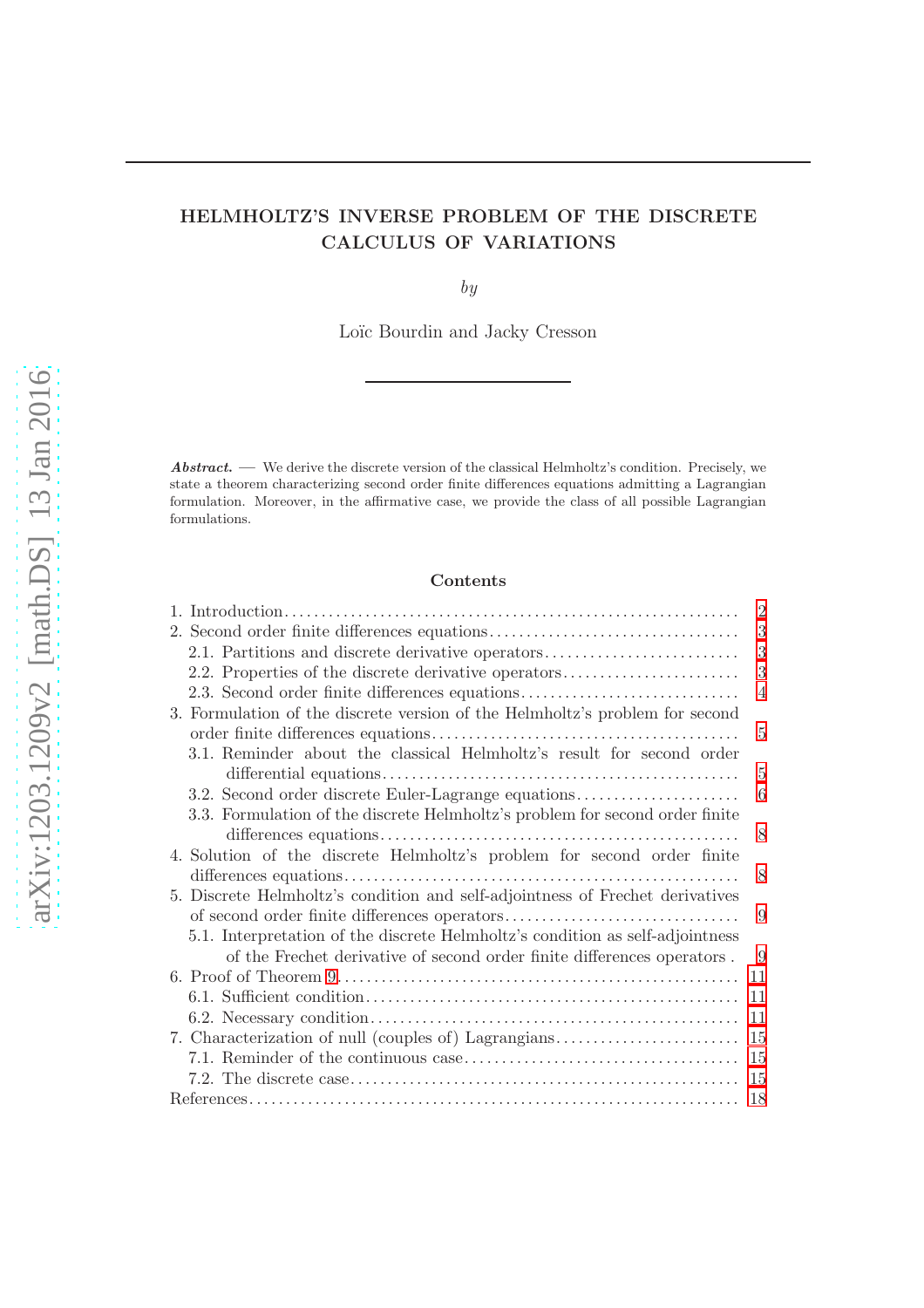#### 1. Introduction

<span id="page-1-0"></span>A classical problem in Analysis is the well-known Helmholtz's inverse problem of the calculus of variations (see [[7](#page-17-1), p.71], [[9](#page-17-2)] and  $[16, p.377]$  $[16, p.377]$  $[16, p.377]$ : find a necessary and sufficient condition under which a (system of) differential equation(s) can be written as an Euler-Lagrange equation and, in the affirmative case, find all the possible Lagrangian formulations.

This problem has been studied by numerous authors and has been completely solved by A. Mayer [[14](#page-18-1)] and A. Hirsch [[10,](#page-17-3) [11](#page-17-4)]. The formulation that we use is due to V. Volterra [[17](#page-18-2)]. Precisely, let O be a second order differential operator. Then, the differential equation  $O(q) = 0$  can be written as a second order Euler-Lagrange equation if and only if all the Frechet derivatives of  $O$  are self-adjoint. This condition is usually called *Helmholtz's* condition. We refer to [[16](#page-18-0)] for a modern presentation and a complete proof of this theorem.

A more difficult problem is to deduce from this characterization a complete classification of second order differential equations admitting a variational formulation. This has been only solved in dimension three by J. Douglas in his seminal paper [[7](#page-17-1)] following a previous work of D.R. Davis  $[5, 6]$  $[5, 6]$  $[5, 6]$  $[5, 6]$ . We refer to  $[7, p.74-75]$  $[7, p.74-75]$  $[7, p.74-75]$  and  $[16, p.377-379]$  $[16, p.377-379]$  $[16, p.377-379]$  for a historical survey.

In recent years, an increasing activity has been devoted to a discrete version of the calculus of variations in the context of the geometric numerical integration. We refer to the book [[8](#page-17-7)] and the review paper  $[13]$  $[13]$  $[13]$  for more details (see also  $[3]$  $[3]$  $[3]$ ). In this context, a second order discrete Euler-Lagrange equation is given by:

$$
\frac{\partial L_{-}}{\partial x}(Q, \Delta_{-}Q, T, h) + \frac{\partial L_{+}}{\partial x}(Q, -\Delta_{+}Q, T, h) + \Delta_{+}\left(\frac{\partial L_{-}}{\partial v}(Q, \Delta_{-}Q, T, h)\right) - \Delta_{-}\left(\frac{\partial L_{+}}{\partial v}(Q, -\Delta_{+}Q, T, h)\right) = 0, (1)
$$

for a given couple of Lagrangian  $(L_-, L_+)$  and where T is a bounded regular partition of R associated to the step size of discretization h.  $\Delta_{-}$  (resp.  $\Delta_{+}$ ) is the backward (resp. forward) finite differences operator associated to  $T$ .

In this framework, we formulate the *Helmholt'z inverse problem of the discrete calculus of* variations as follows: find a necessary and sufficient condition under which a second order finite differences equation (see Definition 3) can be written as a second order discrete Euler-Lagrange equation and, in the affirmative case, find all the possible Lagrangian formulations.

This problem has been studied by numerous authors. We refer in particular to the work of Albu-Opris [[1](#page-17-10)] and Cracium-Opris [[4](#page-17-11)] as well as Hydon-Mansfeld [[12](#page-17-12)]. However, in each of these papers, the discrete Helmholtz's problem characterizes finite differences equations which correspond to Euler-Lagrange equations of a discrete Lagrangian functional that has not always a continuuum limit (see  $[12, \S.5.3, p.213]$  $[12, \S.5.3, p.213]$  $[12, \S.5.3, p.213]$ ), *i.e.* which does not correspond to a discretization of a continuous Lagrangian functional which is our main concern in this paper. As a consequence, these papers can not be used to provide an answer to the Helmholtz's problem in the context of geometric numerical integration. A discussion of this problem can be found in [[12](#page-17-12), §.5.3, p.213-214].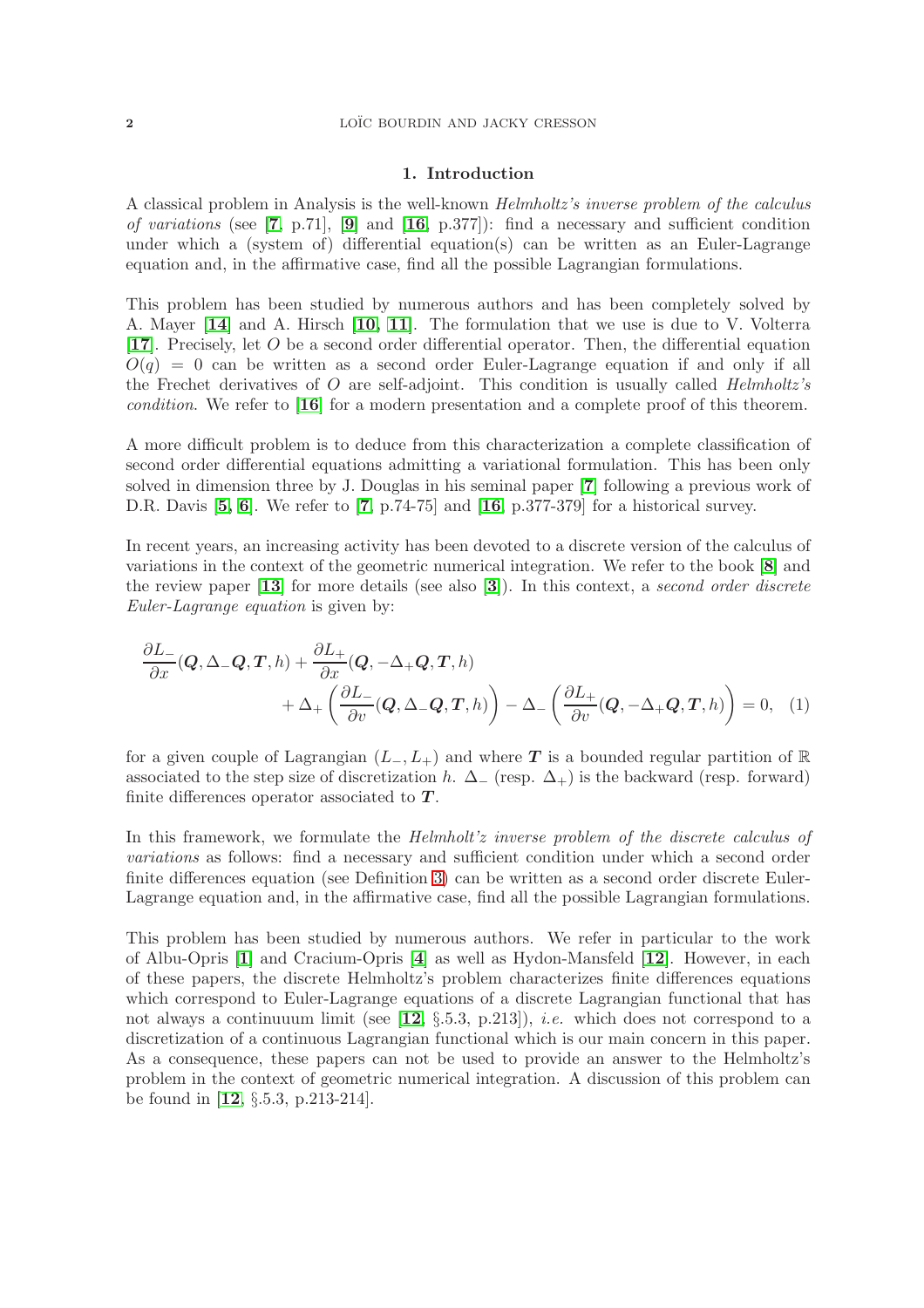#### 2. Second order finite differences equations

<span id="page-2-1"></span><span id="page-2-0"></span>2.1. Partitions and discrete derivative operators. — In the whole paper, let us consider the following set:

$$
\mathbb{T} := \{ \mathbf{T} = (t_p)_{p=0,\dots,N} \in \mathbb{R}^{N+1} \text{ with } N \ge 4 \text{ and } \exists h > 0, \ \forall i = 0,\dots,N-1, \ t_{i+1} - t_i = h \}. \tag{2}
$$

T is a set of bounded regular partitions T of R. Hence, for any partition  $T \in \mathbb{T}$ , an integer  $N = \text{card}(\mathbf{T}) > 4$  and a step size of discretization  $h > 0$  are associated. Consequently, for any  $T \in \mathbb{T}$ , we can also associate the following *discrete derivative operators*:

$$
\Delta_{-}: \mathbb{R}^{N+1} \longrightarrow \mathbb{R}^{N}
$$
\n
$$
Q \longrightarrow \left(\frac{Q_p - Q_{p-1}}{h}\right)_{p=1,\dots,N}
$$
\n(3)

and

$$
\Delta_{+}: \mathbb{R}^{N+1} \longrightarrow \mathbb{R}^{N}
$$
\n
$$
Q \longrightarrow \left(\frac{Q_{p} - Q_{p+1}}{h}\right)_{p=0,\ldots,N-1}.
$$
\n(4)

Let us note that  $\Delta_{-}$  (resp.  $-\Delta_{+}$ ) is the classical backward (resp. forward) Euler approximation of the derivative operator  $d/dt$ . Moreover,  $\Delta_{-}$  and  $-\Delta_{+}$  commute and the discrete operator  $-\Delta_+ \circ \Delta_-$  corresponds to the classical centered approximation of  $d^2/dt^2$ .

All these previous discrete elements depend on  $T \in \mathbb{T}$ . For simplicity, we omit this dependence in the notations.

In this paper, we are interested in the discretization of differential equations defined over real intervals [a, b]. For any reals  $a < b$ , we denote by  $\mathbb{T}_{a,b}$  the set of regular partitions **T** of the interval  $[a, b]$  defined by :

$$
\mathbb{T}_{a,b} := \{ \mathbf{T} \in \mathbb{T} \text{ with } 0 \le t_0 - a < h \text{ and } 0 \le b - t_N < h \}. \tag{5}
$$

<span id="page-2-2"></span>2.2. Properties of the discrete derivative operators. — In this section, we first remind the classical discrete versions of the Leibniz formula and the integration by part. The proofs respectively follow from  $[15, \S.2.51, p.34-35]$  $[15, \S.2.51, p.34-35]$  $[15, \S.2.51, p.34-35]$  and  $[15, \S.2.64]$ .

**Lemma 1** (Discrete Leibniz formulas). — Let  $T \in \mathbb{T}$  and  $Q, W \in \mathbb{R}^{N+1}$ . It holds:

$$
\forall p = 1, ..., N, \ (\Delta_{-}QW)_{p} = (\Delta_{-}Q)_{p}W_{p} + Q_{p-1}(\Delta_{-}W)_{p}
$$
(6)

and

$$
\forall p = 0, ..., N - 1, \ (\Delta_+ Q W)_p = (\Delta_+ Q)_p W_p + Q_{p+1} (\Delta_+ W)_p. \tag{7}
$$

Finally, for any  $p = 1, ..., N - 1$ , it holds:

$$
(-\Delta_+ \circ \Delta_- QW)_p = (-\Delta_+ \circ \Delta_- Q)_p W_p + Q_p (-\Delta_+ \circ \Delta_- W)_p
$$
  
+ 
$$
(-\Delta_+ Q)_p (-\Delta_+ W)_p + (\Delta_- Q)_p (\Delta_- W)_p. \quad (8)
$$

For any  $T \in \mathbb{T}$ , let us denote by  $\mathbb{R}_{0,0}^{N+1} := \{W \in \mathbb{R}^{N+1}, W_0 = W_1 = W_{N-1} = W_N = 0\}.$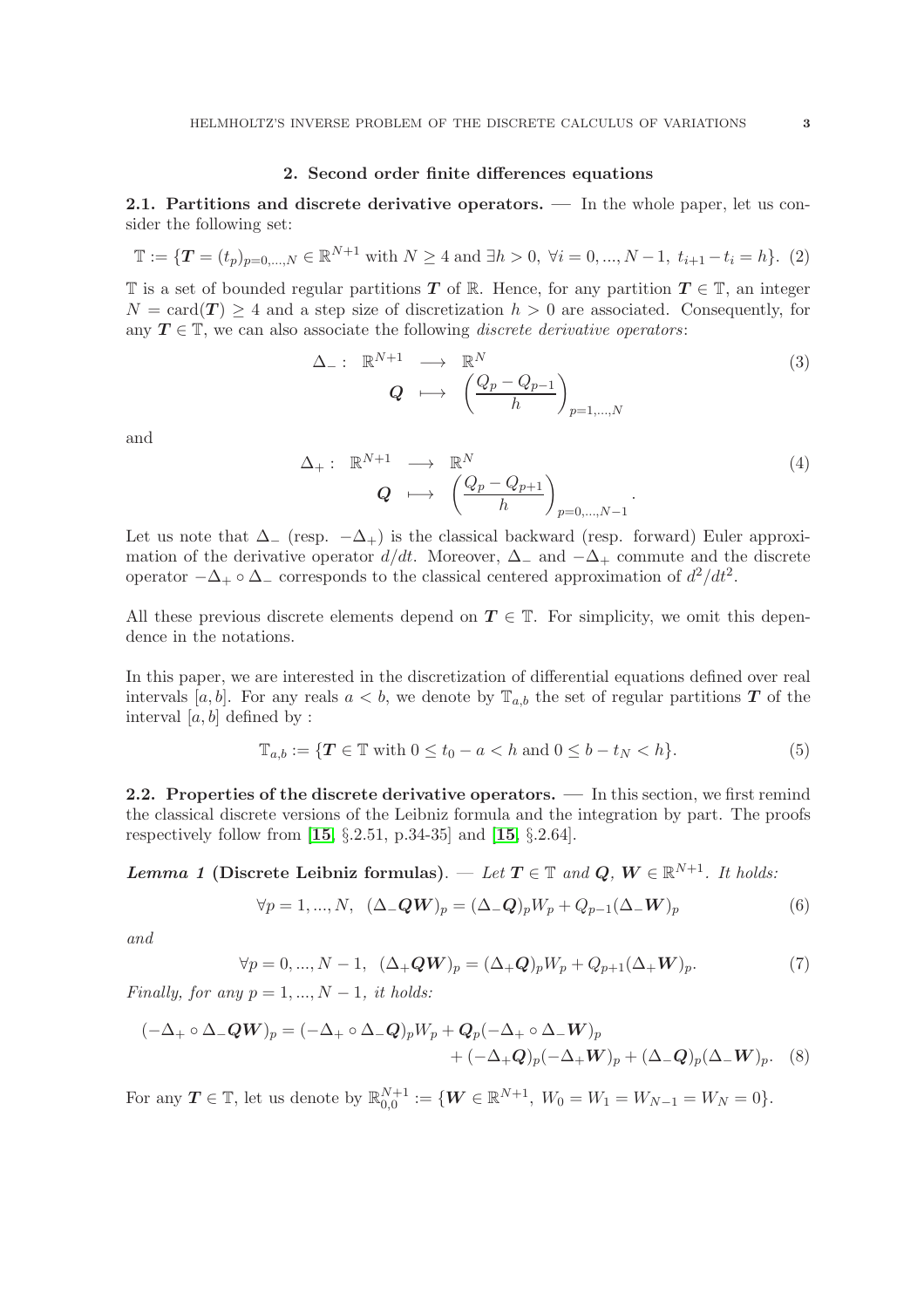$\textit{Lemma 2 (Discrete integrations by part).} \ \textit{$\quad \in \mathbb{T}$ and $(\boldsymbol{Q},\boldsymbol{W}) \in \mathbb{R}^{N+1} \times \mathbb{R}^{N+1}_{0,0}$}.$ It holds:

$$
\sum_{p=1}^{N-1} Q_p(\Delta_- \mathbf{W})_p = \sum_{p=2}^{N-2} (\Delta_+ \mathbf{Q})_p W_p, \quad \text{and} \quad \sum_{p=1}^{N-1} Q_p(\Delta_+ \mathbf{W})_p = \sum_{p=2}^{N-2} (\Delta_- \mathbf{Q})_p W_p. \tag{9}
$$

Finally, it holds:

$$
\sum_{p=1}^{N-1} Q_p(-\Delta_+ \circ \Delta_- \mathbf{W})_p = \sum_{p=2}^{N-2} (-\Delta_+ \circ \Delta_- \mathbf{Q})_p W_p.
$$
 (10)

We refer to [[15](#page-18-3), p.42] for a formal relation between the classical continuous integration by part and the previous discrete ones (called *summations by part in* [[15](#page-18-3)]). As we always construct discrete analogous of continuous notions, we prefer to keep the terminology of *discrete* integration by part instead of summation by part which does not refer to a discrete quadrature formula for the approximation of integrals.

<span id="page-3-0"></span>2.3. Second order finite differences equations. — In the whole paper, we assume that all the elements denoted by  $\overline{O}$ ,  $\overline{P}$ ,  $L$ ,  $L_{-}$  and  $L_{+}$  are sufficiently smooth in order to justify all the computations.

In the continuous case, a second order differential equation on an interval  $[a, b]$  is defined by  $O^{a,b}(q) = 0$  where O is a second order differential operator, *i.e.*:

$$
O: a < b \longmapsto O^{a,b}: \mathscr{C}^2([a,b], \mathbb{R}) \longrightarrow \mathscr{C}^0([a,b], \mathbb{R})
$$

$$
q \longmapsto O^{a,b}(q)
$$
(11)

with:

$$
O^{a,b}(q): [a,b] \longrightarrow \mathbb{R}
$$
  

$$
t \longmapsto O^{a,b}(q)(t) = \overline{O}(q(t), \dot{q}(t), \ddot{q}(t), t)
$$
 (12)

where  $\dot{q}$  (resp.  $\ddot{q}$ ) is the first (resp. second) derivative of q and where:

 $\overline{O}$ 

$$
\begin{array}{rcl}\n\colon & \mathbb{R}^4 & \longrightarrow & \mathbb{R} \\
(x, v, w, t) & \longmapsto & \overline{O}(x, v, w, t).\n\end{array} \tag{13}
$$

Hence, a second order differential equation (independently of the interval  $[a, b]$ ) is entirely determined by the application  $\overline{O}$ . A discrete analogue of this definition reads as follows:

**Definition** 3. — A second order finite differences equation, associated to a partition  $T \in \mathbb{T}$ , is defined by  $P^{T}(Q) = 0$  where P is a second order finite differences operator, i.e.:

$$
P: \ T \in \mathbb{T} \ \longmapsto \ P^T: \ \mathbb{R}^{N+1} \ \longrightarrow \ \mathbb{R}^{N-1}
$$
\n
$$
Q \ \longmapsto \ P^T(Q) = (P_p^T(Q))_{p=1,\dots,N-1}
$$
\n
$$
(14)
$$

where

$$
\forall p = 1, ..., N - 1, P_p^T(\boldsymbol{Q}) = \overline{P}(Q_p, (\Delta_{-}\boldsymbol{Q})_p, (-\Delta_{+}\boldsymbol{Q})_p, (-\Delta_{+}\circ \Delta_{-}\boldsymbol{Q})_p, t_p, h)
$$
(15)

and where

$$
\overline{P}: \mathbb{R}^5 \times \mathbb{R}_*^+ \longrightarrow \mathbb{R}
$$
  
 $(x, v_-, v_+, w, t, \xi) \longmapsto \overline{P}(x, v_-, v_+, w, t, \xi).$  (16)

A second order finite differences equation (independently of the partition  $T \in \mathbb{T}$ ) is then entirely determined by the application  $\overline{P}$ .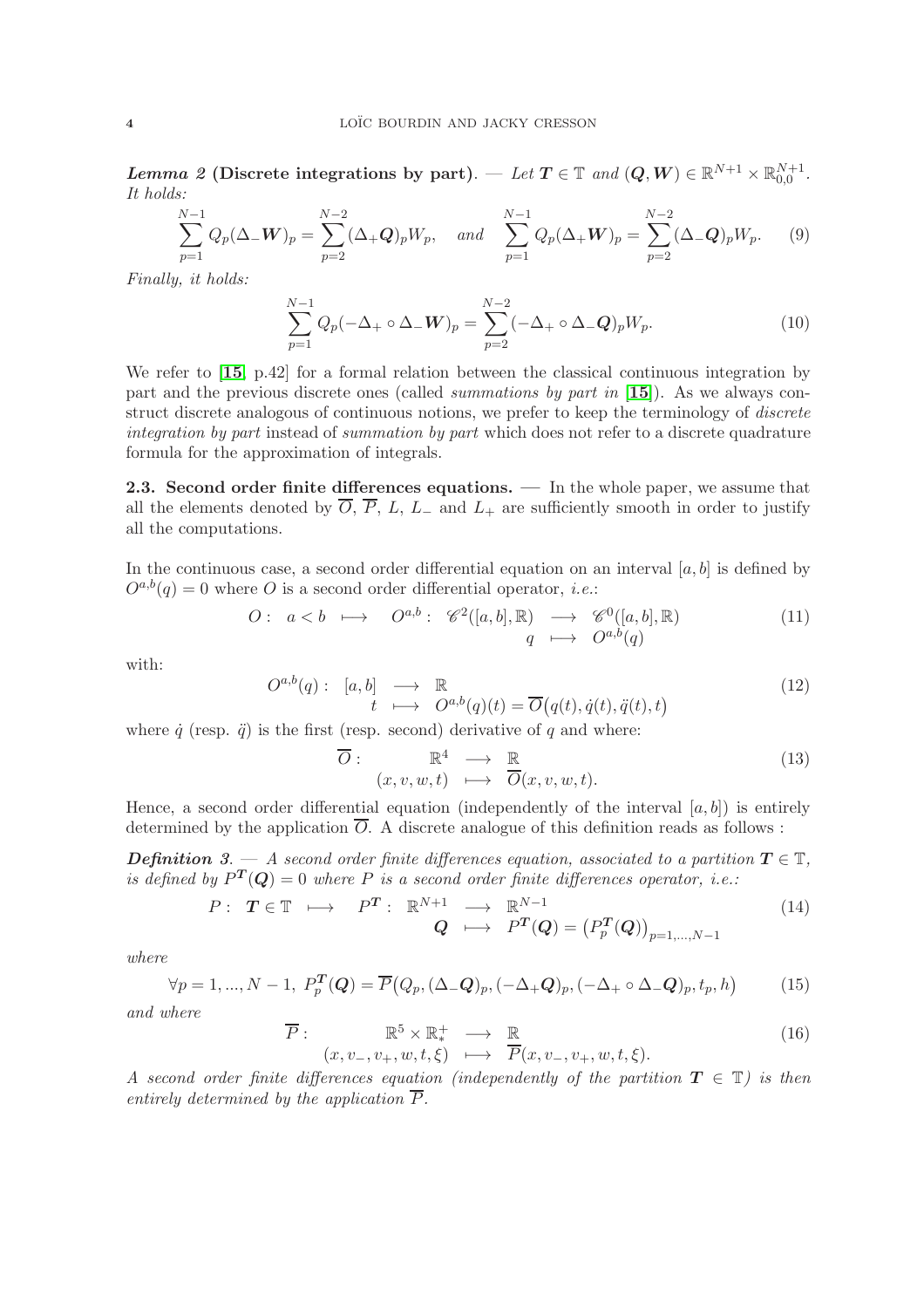Let us consider a second order differential equation  $O^{a,b}(q) = 0$  on an interval [a, b]. A usual algebraic way in order to provide a discretization of this equation is to consider a partition  $T \in \mathbb{T}_{a,b}$  and to define :

$$
\overline{P}: \mathbb{R}^5 \times \mathbb{R}_*^+ \longrightarrow \mathbb{R}
$$
  
 $(x, v_-, v_+, w, t, \xi) \longmapsto \overline{O}(x, (1 - \lambda)v_- + \lambda v_+, w, t)$  (17)

with  $\lambda \in [0,1]$ . We then obtain the numerical scheme  $P^{T}(Q) = 0$ . The parameter  $\lambda$  allows to choose for example the backward  $(\lambda = 0)$ , centered  $(\lambda = 1/2)$  or forward  $(\lambda = 1)$ approximation of the derivative  $d/dt$ . Such a discretization of  $O^{a,b}(q) = 0$  is called a direct discretization.

**Example 1.** — Let us consider the Newton's equation with friction  $q + \dot{q} + \ddot{q} = 0$  defined on a real interval [a, b]. It is a second order differential equation associated to  $O(x, v, w, t) =$  $x + v + w$ . Hence, considering  $\lambda = 1/2$  and a partition  $T \in \mathbb{T}_{a,b}$ , we obtain by direct discretization the following numerical scheme:

$$
\forall p = 1, ..., N - 1, \ Q_p + \frac{Q_{p+1} - Q_{p-1}}{2h} + \frac{Q_{p+1} - 2Q_p + Q_{p-1}}{h^2} = 0. \tag{18}
$$

# <span id="page-4-0"></span>3. Formulation of the discrete version of the Helmholtz's problem for second order finite differences equations

<span id="page-4-1"></span>3.1. Reminder about the classical Helmholtz's result for second order differential equations. — A continuous Lagrangian system derives from a variational principle. Precisely, let us consider two reals  $a < b$  and the following Lagrangian functional:

$$
\mathscr{L}^{a,b}: \mathscr{C}^2([a,b], \mathbb{R}) \longrightarrow \mathbb{R}
$$
  

$$
q \longmapsto \int_a^b L(q, \dot{q}, t) dt,
$$
 (19)

where  $L$  is a Lagrangian, *i.e.* an application of the type :

$$
L: \mathbb{R}^3 \longrightarrow \mathbb{R}
$$
  
\n $(x, v, t) \longmapsto L(x, v, t).$  (20)

Let  $\mathscr{C}_{\mathfrak{Q}}^2([a,b],\mathbb{R}) := \{w \in \mathscr{C}^2([a,b],\mathbb{R}), w(a) = w(b) = 0\}$  denote the set of variations. Then,  $q \in \mathscr{C}^2([a, b], \mathbb{R})$  is said to be a *critical point* of  $\mathscr{L}^{a,b}$  if for any variation w,  $D\mathscr{L}^{a,b}(q)(w) = 0$ . The calculus of variations allows to characterize the critical points of  $\mathscr{L}^{a,b}$  as the solutions on  $[a, b]$  of the following second order Euler-Lagrange equation:

<span id="page-4-2"></span>
$$
\frac{\partial L}{\partial x}(q, \dot{q}, t) - \frac{d}{dt} \left( \frac{\partial L}{\partial v}(q, \dot{q}, t) \right) = 0.
$$
 (EL<sup>a, b</sup>)

A dynamical system governed by such an Euler-Lagrange equation is called a second order *Lagrangian system.* We refer to  $[2, p.55-57]$  $[2, p.55-57]$  $[2, p.55-57]$  for more details concerning continuous Lagrangian systems.

The classical Helmholtz's result can be stated as follows :

**Theorem 4 (Helmholtz's condition).** — Let O be a second order differential operator. The second order differential equation associated with  $O$  can be written as a second order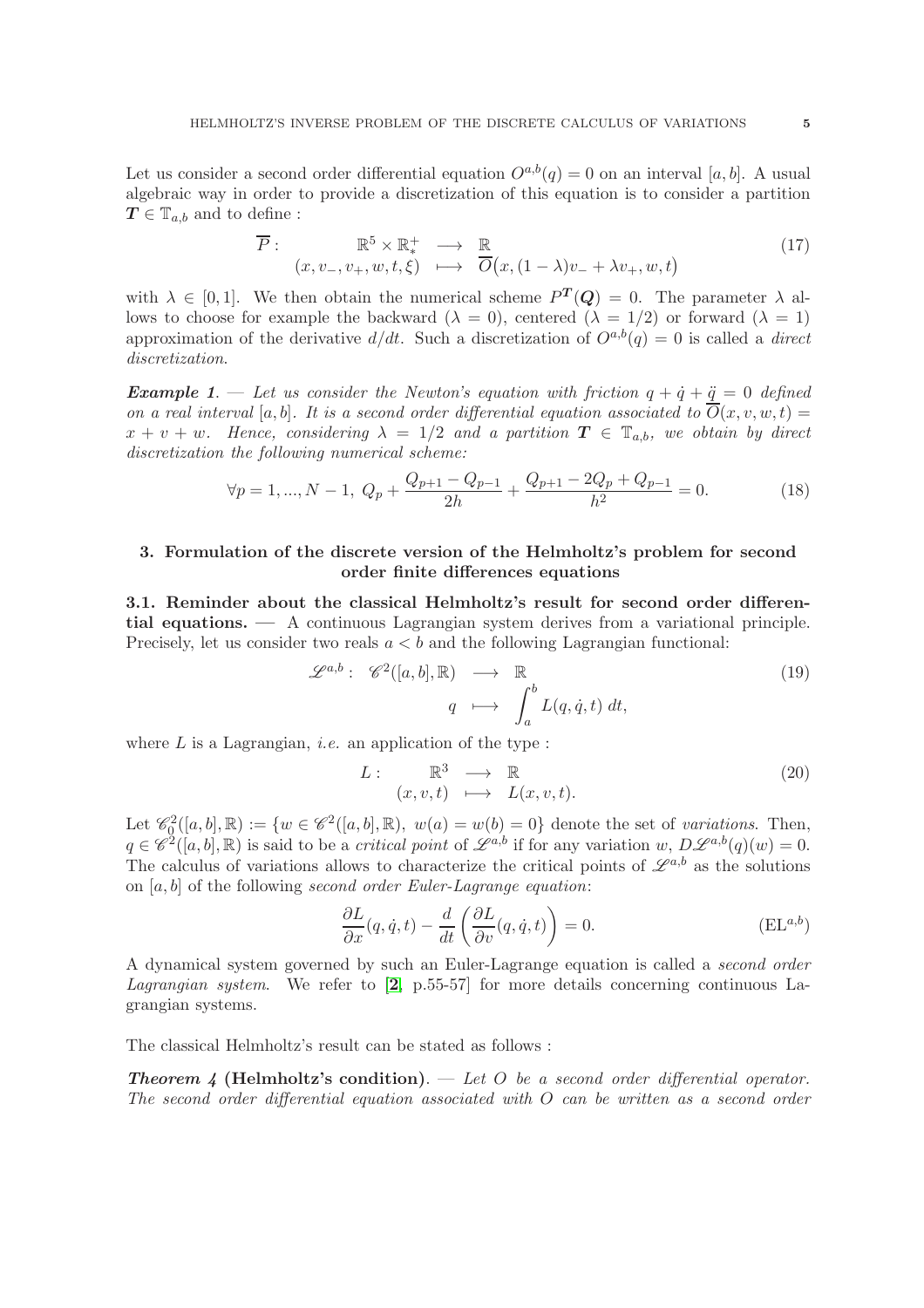Euler-Lagrange equation if and only if all the Frechet derivatives of  $O^{a,b}$  are self-adjoint for any real  $a < b$ .

We refer to [[16](#page-18-0), Theorem 5.92, p.364-365] for a detailed proof. As remarked by J-P. Olver [[16](#page-18-0), p.365], the condition of self-adjointness of all the Frechet derivatives of  $O^{a,b}$  for any real  $a < b$  are often referred as the Helmholtz's condition.

Nevertheless, the Helmholtz's condition can be more explicitly formulated :

**Lemma 5.** — Let O be a second order differential operator. The operator O satisfies the Helmholtz's condition if and only if

$$
\forall a < b, \ \forall q \in \mathscr{C}^2([a, b], \mathbb{R}), \ \frac{d}{dt} \left( \frac{\partial \overline{O}}{\partial w}(q, \dot{q}, \ddot{q}, t) \right) = \frac{\partial \overline{O}}{\partial v}(q, \dot{q}, \ddot{q}, \ddot{q}, t). \tag{Hcont}
$$

*Proof.* — Let  $a < b$  and  $q \in \mathcal{C}^2([a, b], \mathbb{R})$ . One can easily obtain that:

$$
\forall u \in \mathscr{C}^2([a,b],\mathbb{R}), \ DO^{a,b}(q)(u) = \frac{\partial \overline{O}}{\partial x}(q,\dot{q},\ddot{q},t)u + \frac{\partial \overline{O}}{\partial v}(q,\dot{q},\ddot{q},t)\dot{u} + \frac{\partial \overline{O}}{\partial w}(q,\dot{q},\ddot{q},t)\ddot{u}. \tag{21}
$$

Using integrations by part, it holds for any  $u \in \mathscr{C}^2([a, b], \mathbb{R})$ :

$$
DO^{a,b}(q)^{*}(u) = \frac{\partial \overline{O}}{\partial x}(q, \dot{q}, \ddot{q}, t)u - \frac{d}{dt} \left[ \frac{\partial \overline{O}}{\partial v}(q, \dot{q}, \ddot{q}, t)u \right] + \frac{d^{2}}{dt^{2}} \left[ \frac{\partial \overline{O}}{\partial w}(q, \dot{q}, \ddot{q}, t)u \right].
$$
 (22)

Finally, we obtain that  $DO^{a,b}(q) = DO^{a,b}(q)^*$  if and only if:

$$
\frac{d}{dt}\left(\frac{\partial \overline{O}}{\partial w}(q,\dot{q},\ddot{q},t)\right) = \frac{\partial \overline{O}}{\partial v}(q,\dot{q},\ddot{q},t).
$$
\n(23)

<span id="page-5-1"></span> $\Box$ 

This concludes the proof.

<span id="page-5-0"></span>3.2. Second order discrete Euler-Lagrange equations. — We give the discrete analogous definitions and results of the previous Section :

**Definition 6.** — A discrete Lagrangian functional, associated to a partition  $T \in \mathbb{T}$ , is defined by:

$$
\mathscr{L}^{\mathbf{T}}: \mathbb{R}^{N+1} \longrightarrow \mathbb{R}
$$
\n
$$
\mathbf{Q} \longmapsto h \sum_{p=1}^{N} L_{-}(Q_{p}, (\Delta_{-}\mathbf{Q})_{p}, t_{p}, h) + h \sum_{p=0}^{N-1} L_{+}(Q_{p}, (-\Delta_{+}\mathbf{Q})_{p}, t_{p}, h),
$$
\n(24)

where  $(L_-, L_+)$  is a couple of Lagrangians, i.e.  $L_{\pm}$  are applications of the type:

$$
L_{\pm}: \mathbb{R}^3 \times \mathbb{R}^+ \longrightarrow \mathbb{R}
$$
  
\n
$$
(x, v, t, \xi) \longmapsto L_{\pm}(x, v, t, \xi).
$$
 (25)

Let  $\mathbb{R}^{N+1}_{0} := \{ \mathbf{W} \in \mathbb{R}^{N+1}, W_0 = W_N = 0 \}$  denote the set of discrete variations. Then,  $Q \in \mathbb{R}^{N+1}$  is said to be a discrete critical point of  $\mathscr{L}^T$  if for any discrete variation  $W$ ,  $D\mathscr{L}^T(Q)(W) = 0.$ 

The discrete critical points of  $\mathscr{L}^{\pmb{T}}$  are then characterized by :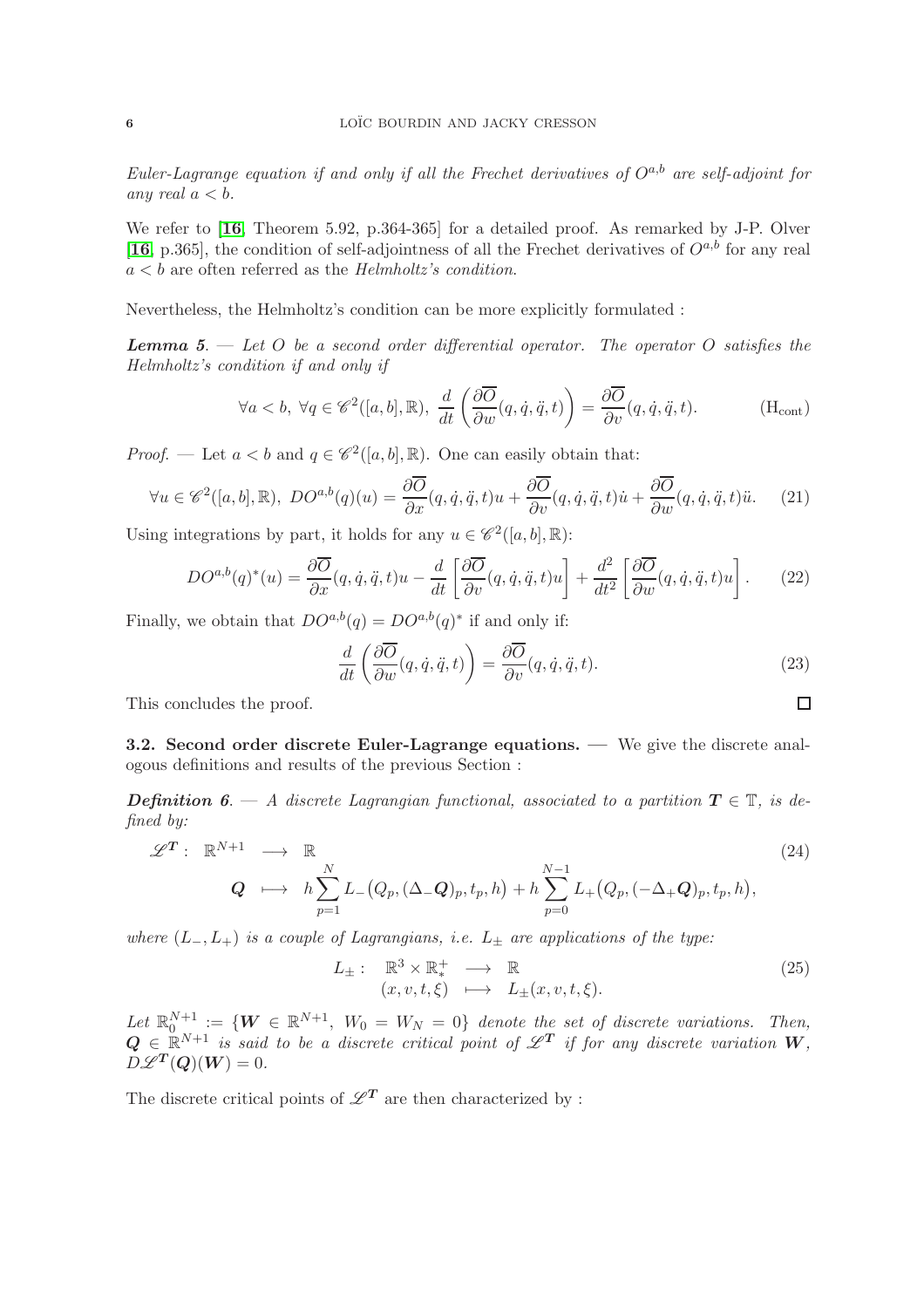**Theorem 7.** — Let  $(L_-, L_+)$  be a couple of Lagrangians and  $T \in \mathbb{T}$ . Let  $\mathscr{L}^T$  be the associated discrete Lagrangian functional. Then,  $Q \in \mathbb{R}^{\tilde{N}+1}$  is a discrete critical point of  $\mathscr{L}^T$  if and only if  $Q$  is a solution of the second order discrete Euler-Lagrange equation given by:

$$
\frac{\partial L_{-}}{\partial x}(\mathbf{Q}, \Delta_{-}\mathbf{Q}, \mathbf{T}, h) + \frac{\partial L_{+}}{\partial x}(\mathbf{Q}, -\Delta_{+}\mathbf{Q}, \mathbf{T}, h) + \Delta_{+}\left(\frac{\partial L_{-}}{\partial v}(\mathbf{Q}, \Delta_{-}\mathbf{Q}, \mathbf{T}, h)\right) - \Delta_{-}\left(\frac{\partial L_{+}}{\partial v}(\mathbf{Q}, -\Delta_{+}\mathbf{Q}, \mathbf{T}, h)\right) = 0. \quad (EL^{T})
$$

A discrete dynamical system governed equation  $(EL<sup>T</sup>)$  is called a second order discrete Lagrangian system.

*Proof.* — Let  $Q \in \mathbb{R}^{N+1}$  and  $W \in \mathbb{R}^{N+1}_0$ . We have:

$$
D\mathcal{L}^{T}(Q)(W) = h \sum_{p=1}^{N} \left[ \frac{\partial L_{-}}{\partial x} (\ast_{p}) W_{p} + \frac{\partial L_{-}}{\partial v} (\ast_{p}) (\Delta_{-} W)_{p} \right] + h \sum_{p=0}^{N-1} \left[ \frac{\partial L_{+}}{\partial x} (\ast \ast_{p}) W_{p} + \frac{\partial L_{+}}{\partial v} (\ast \ast_{p}) (-\Delta_{+} W)_{p} \right] \tag{26}
$$

where  $* := (Q, \Delta - Q, T, h)$  and  $** := (Q, -\Delta + Q, T, h)$ . Let us remind the following *discrete* integrations by part. For any  $(F, G) \in \mathbb{R}^{N+1} \times \mathbb{R}^{N+1}_0$ , it holds:

<span id="page-6-2"></span>
$$
\sum_{p=1}^{N} F_p(\Delta - G)_p = \sum_{p=1}^{N-1} (\Delta + F)_p G_p \text{ and } \sum_{p=0}^{N-1} F_p(\Delta + G)_p = \sum_{p=1}^{N-1} (\Delta - F)_p G_p. \tag{27}
$$

Finally, combining [\(26\)](#page-6-1) and [\(27\)](#page-6-2), we obtain:

$$
D\mathscr{L}^T(Q)(W) = h \sum_{p=1}^{N-1} \left[ \frac{\partial L_-}{\partial x}(*_p) + \frac{\partial L_+}{\partial x}(**_p) + \Delta_+ \left( \frac{\partial L_-}{\partial v}(*) \right)_p - \Delta_- \left( \frac{\partial L_+}{\partial v}(**) \right)_p \right] W_p,
$$
\n(28)

which concludes the proof.

Let us consider an Euler-Lagrange equation  $(EL^{a,b})$  defined on a real interval [a, b] and L the associated Lagrangian. Let us take for example  $L_-(x, v, t, \xi) = L(x, v, t)$  and  $L_+ = 0$ . Considering a partition  $T \in \mathbb{T}_{a,b}$ , we obtain that  $\mathscr{L}^T$  is a discrete version of  $\mathscr{L}^{a,b}$  and  $(EL^T)$ is obtained by a discrete variational principle on  $\mathscr{L}^T$ . The numerical scheme [\(EL](#page-6-0)T) is then a so-called variational integrator : it is a numerical scheme for  $(EL^{a,b})$  having the particularity of preserving its intrinsic Lagrangian structure at the discrete level. We refer to [[8,](#page-17-7) [13](#page-17-8)] for more details concerning variational integrators. We note that one can also use a centered version by taking  $L_-(x, v, t, \xi) = L_+(x, v, t, \xi) = L(x, v, t)/2$ .

**Example 2.** — Let us consider the Newton's equation without friction  $q + \ddot{q} = 0$  defined on a real interval [a, b]. It is a second order differential equation associated to  $\overline{O}(x, v, w, t) =$  $x + w$  satisfying the [cont](#page-5-1)inuous Helmholtz's condition (H<sub>cont</sub>). It corresponds to [\(EL](#page-4-2)<sup>a,b</sup>) with the quadratic Lagrangian  $L(x, v, t) = (x^2 - v^2)/2$ . Considering a partition  $T \in \mathbb{T}_{a,b}$ , taking  $L_-(x, v, t, \xi) = L(x, v, t)$  and  $L_+ = 0$ , we obtain the following discrete Euler-Lagrange equation:

<span id="page-6-3"></span>
$$
\forall p = 1, ..., N - 1, \ Q_p + \frac{Q_{p+1} - 2Q_p + Q_{p-1}}{h^2} = 0. \tag{29}
$$

<span id="page-6-1"></span><span id="page-6-0"></span> $\Box$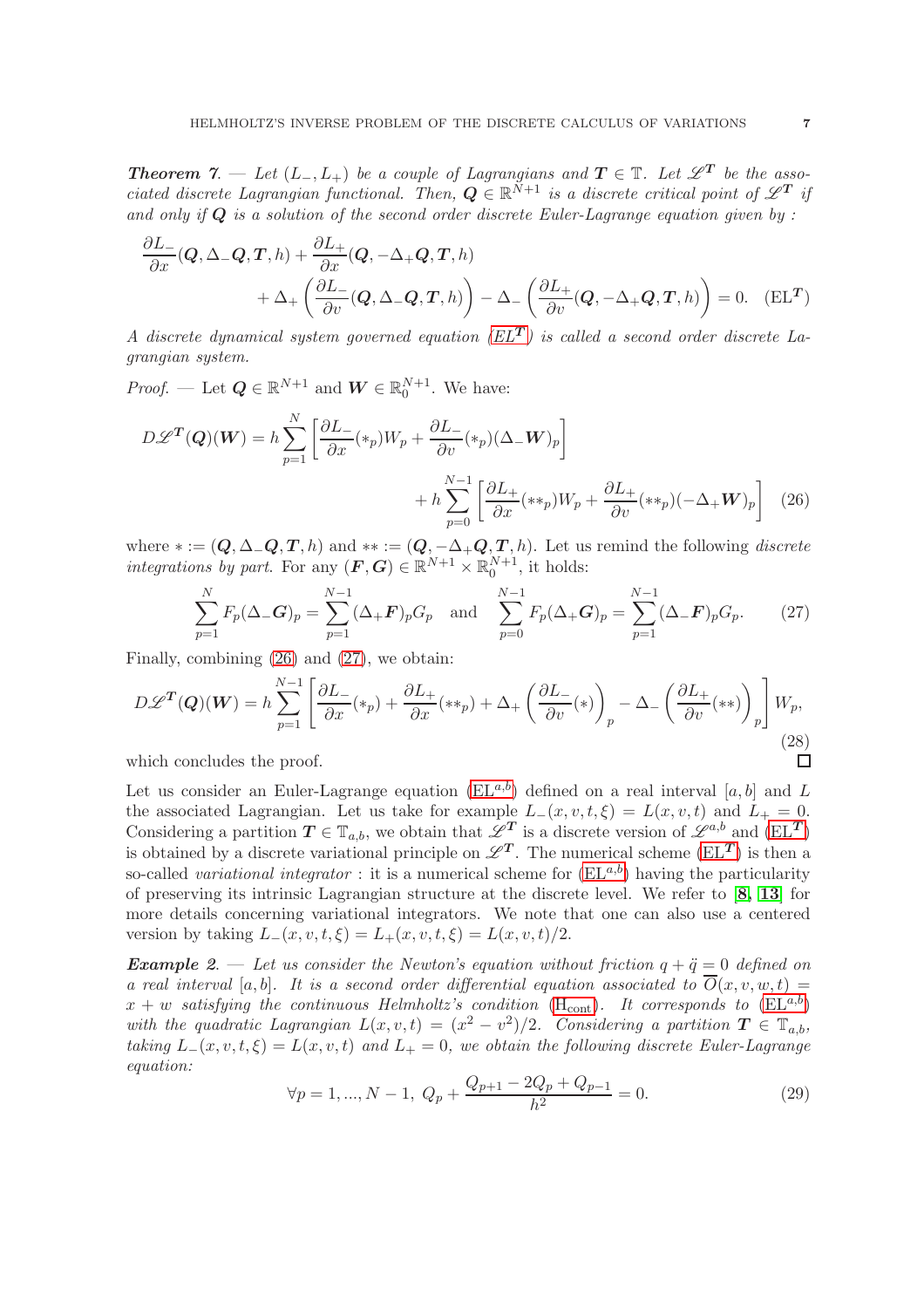Let us note that [\(29\)](#page-6-3) coincides with a direct discretization. Nevertheless, a direct discretization of an Euler-Lagrange equation do not lead necessary to a discrete Euler-Lagrange equation, see Example 4. In this case, we say that the Lagrangian structure is not preserved.

<span id="page-7-0"></span>3.3. Formulation of the discrete Helmholtz's problem for second order finite differences equations. — We first remark that a second order discrete Euler-Lagrange equation is a second order finite differences equation (in the sense of Definition 3):

**Proposition 8.** — Let  $(L_-, L_+)$  be a couple of Lagrangians. Then, the discrete Euler-Lagrange equation associated to  $(L_-, L_+)$  is a second order finite differences equation defined  $by:$ 

<span id="page-7-3"></span>
$$
\overline{P}: \mathbb{R}^5 \times \mathbb{R}_*^+ \longrightarrow \mathbb{R} \tag{30}
$$
\n
$$
(x, v_-, v_+, w, t, \xi) \longmapsto \sum_{i+j+k \ge 1} \left[ A_{i,j,k}(x, v_-, t, \xi) v_+^i + B_{i,j,k}(x, v_+, t, \xi) v_-^i \right] w^j
$$

where

$$
A_{i,j,k}(x,v,t,\xi) = \delta_{(i,j,k)=(0,0,1)} \frac{\partial L}{\partial x}(x,v,t,\xi) - \frac{\xi^{i+j+k-1}}{i!j!k!} \frac{\partial^{i+j+k+1} L}{\partial x^i \partial v^{j+1} \partial t^k}(x,v,t,\xi),\tag{31}
$$

$$
B_{i,j,k}(x,v,t,\xi) = \delta_{(i,j,k)=(0,0,1)} \frac{\partial L_+}{\partial x}(x,v,t,\xi) + \frac{(-\xi)^{i+j+k-1}}{i!j!k!} \frac{\partial^{i+j+k+1} L_+}{\partial x^i \partial v^{j+1} \partial t^k}(x,v,t,\xi), \quad (32)
$$

and  $\delta$  is the Kronecker symbol.

*Proof.* — We have just to take a partition  $T \in \mathbb{T}$  and to develop  $\partial L_{-}/\partial v$  and  $\partial L_{+}/\partial v$  in power series.  $\Box$ 

We finally formulate the following discrete version of the Helmholtz's problem :

Discrete Helmholtz's problem for second order finite differences equations: find a necessary and sufficient condition under which a second order finite differences equation can be written as a second order discrete Euler-Lagrange equation. Precisely, let P be a second order finite differences operator. Our aim is to find a necessary and sufficient condition on P under which there exists a couple of Lagrangian  $(L_-, L_+)$  such that for any  $T \in \mathbb{T}$  and any  $\boldsymbol{Q} \in \mathbb{R}^{N+1}$ , we have:

$$
P^{T}(Q) = \frac{\partial L_{-}}{\partial x}(Q, \Delta_{-}Q, T, h) + \frac{\partial L_{+}}{\partial x}(Q, -\Delta_{+}Q, T, h) + \Delta_{+} \left(\frac{\partial L_{-}}{\partial v}(Q, \Delta_{-}Q, T, h)\right) - \Delta_{-} \left(\frac{\partial L_{+}}{\partial v}(Q, -\Delta_{+}Q, T, h)\right). \quad (33)
$$

## <span id="page-7-2"></span><span id="page-7-1"></span>4. Solution of the discrete Helmholtz's problem for second order finite differences equations

**Theorem 9.**  $\rightarrow$  Let P be a second order finite differences operator. Its associated second order finite differences equation can be written as a second order discrete Euler-Lagrange equation if and only if  $P$  satisfies the following discrete Helmholtz's condition:

$$
\forall \mathbf{T} \in \mathbb{T}, \ \forall \mathbf{Q} \in \mathbb{R}^{N+1}, \ \forall p = 2, ..., N-1, \ \Delta_{-} \left( \frac{\partial \overline{P}}{\partial w}(\star) \right)_{p} = \frac{\partial \overline{P}}{\partial v_{-}}(\star_{p}) + \frac{\partial \overline{P}}{\partial v_{+}}(\star_{p-1}), \quad (\text{H}_{\text{disc}})
$$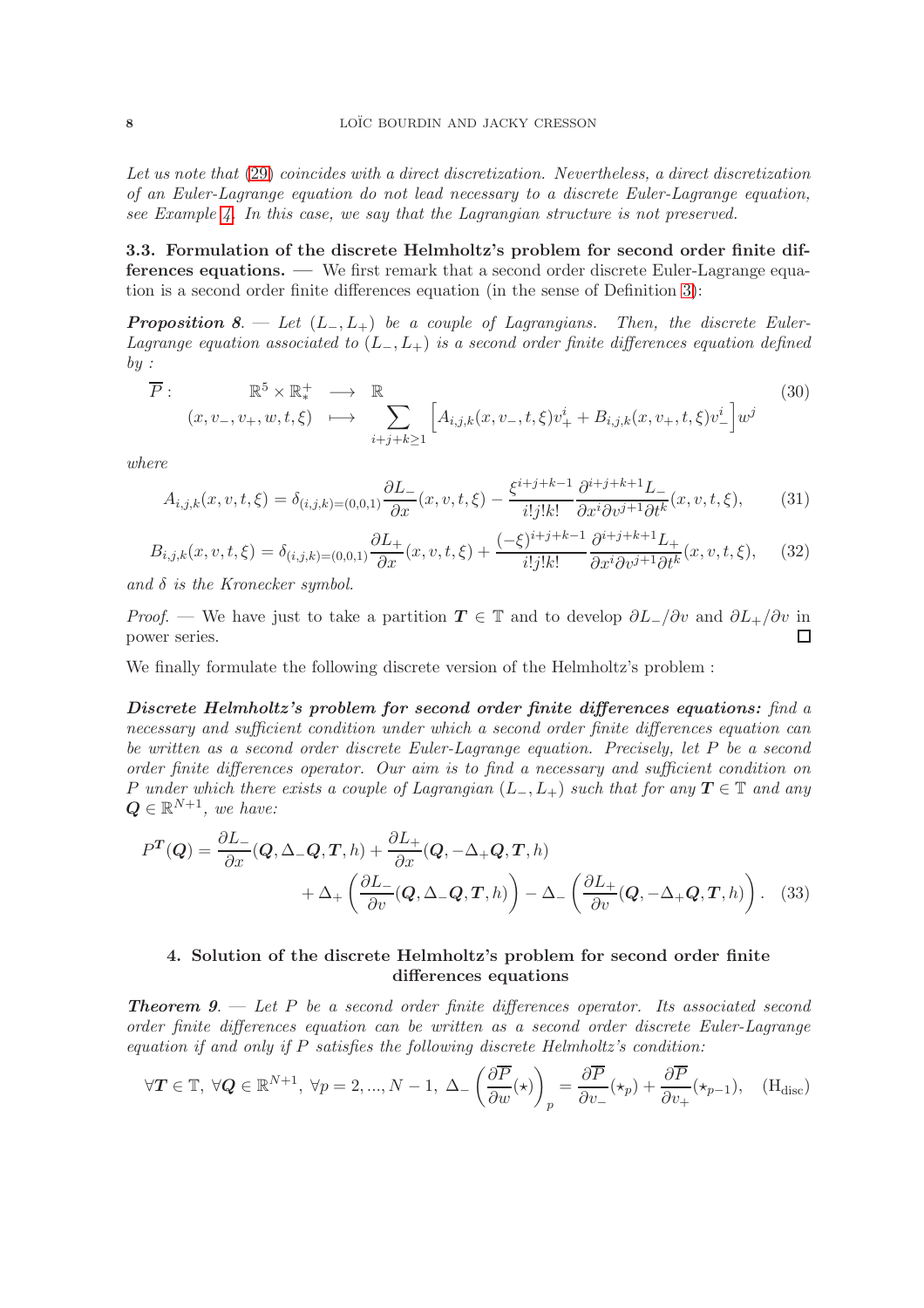where  $\star := (Q, \Delta \_Q, (-\Delta + Q), (-\Delta \_ \circ \Delta \_Q), T, h)$ .

*Proof.* — See Sections [5](#page-8-0) and [6.](#page-10-0)

Let us note the similarity between the classical Helmholtz's condition  $(H_{cont})$  $(H_{cont})$  $(H_{cont})$  and its discrete version  $(H_{\text{disc}})$  $(H_{\text{disc}})$  $(H_{\text{disc}})$ . It is also important to note that, similarly to the continuous case, the discrete Helmholtz's condition [\(H](#page-7-2)<sub>disc</sub>) corresponds to the self-adjointness of all the Frechet derivatives of  $P^T$  for any  $T \in \mathbb{T}$ , see Section [5.](#page-8-0)

**Example 3.** — Let us take the second order finite differences equation [\(29\)](#page-6-3) obtained in Example 2. It is associated to the application  $\overline{P}(x, v_-, v_+, w, t, \xi) = x + w$  which satisfies the discrete Helmholtz's condition  $(H_{disc})$  $(H_{disc})$ . It is expected because [\(29\)](#page-6-3) is a discrete Euler-Lagrange equation by construction.

**Example 4.** — Let us consider the differential equation  $q + \sin(\dot{q})\ddot{q} = 0$  defined on a real interval  $[a, b]$ . It is a second order differential equation associated to the application  $\overline{O}(x, v, w, t) = x + \sin(v)w$  satisfying (H<sub>[cont](#page-5-1)</sub>). It corresponds to [\(EL](#page-4-2)<sup>a,b</sup>) associated to the Lagrangian  $L(x, v, t) = (x^2/2) + \cos(v)$ . Let us consider  $T \in \mathbb{T}_{a,b}$  and define  $\overline{P}(x, v_-, v_+, w, t, \xi) = \overline{O}(x, (1 - \lambda)v_+ + \lambda v_+, w, t)$  with  $\lambda \in [0, 1]$ . Then, we obtain by direct discretization the following second order finite differences equation:

<span id="page-8-2"></span>
$$
\forall p = 1, ..., N - 1, \ Q_p + \sin\left(\frac{\lambda Q_{p+1} + (1 - 2\lambda)Q_p + (\lambda - 1)Q_{p-1}}{h}\right) \frac{Q_{p+1} - 2Q_p + Q_{p-1}}{h^2} = 0.
$$
\n(34)

Let  $P$  be the second order finite differences operator associated. Then,  $P$  does not satisfy  $(H<sub>disc</sub>)$  $(H<sub>disc</sub>)$  and consequently [\(34\)](#page-8-2) can not be written as a second order discrete Euler-Lagrange equation. This is an example of direct discretization of an Euler-Lagrange equation not leading to a discrete Euler-Lagrange equation. The numerical scheme [\(34\)](#page-8-2) does not preserve the Lagrangian structure of the differential equation at the discrete level.

# <span id="page-8-0"></span>5. Discrete Helmholtz's condition and self-adjointness of Frechet derivatives of second order finite differences operators

In this section, we prove that a second order differences operator  $P$  satisfies the discrete Helmholtz's condition ( $H_{disc}$ ) if and only if all the Frechet derivatives of  $P<sup>T</sup>$  are self-adjoint for any  $T \in \mathbb{T}$ .

<span id="page-8-1"></span>5.1. Interpretation of the discrete Helmholtz's condition as self-adjointness of the Frechet derivative of second order finite differences operators. — Let us define the following discrete version of the self-adjointness of a Frechet derivative for a differential operator :

**Definition 10.** — Let P be a second order finite differences operator,  $T \in \mathbb{T}$  and  $Q \in \mathbb{R}^{N+1}$ . We denote by  $DP^T(Q)$  the Frechet derivative of  $P^{T^*}$  at the point Q and  $DP^T(Q)^*$  the adjoint of  $DP^T(Q)$  defined by :

$$
DPT(Q)*: \mathbb{R}^{N+1} \longrightarrow \mathbb{R}^{N-3}
$$
  

$$
Z \longrightarrow DPT(Q)*(Z) = (DPpT(Q)*(Z))p=2,...,N-2
$$
 (35)

 $\Box$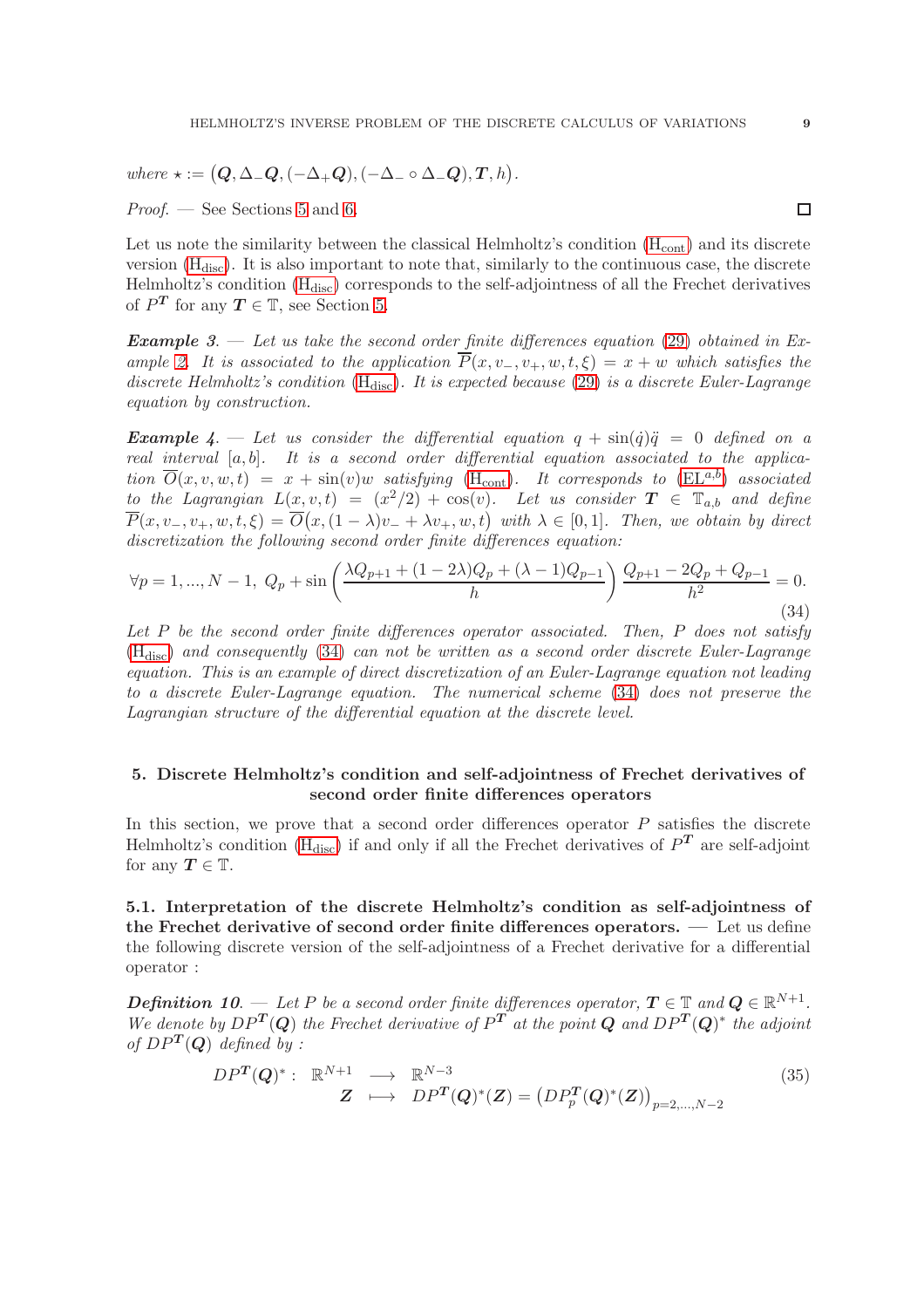satisfying :

$$
\forall (W, Z) \in \mathbb{R}_{0,0}^{N+1} \times \mathbb{R}^{N+1}, \ h \sum_{p=1}^{N-1} DP_p^T(Q)(W)Z_p = h \sum_{p=2}^{N-2} DP_p^T(Q)^*(Z)W_p. \tag{36}
$$

The Frechet derivative  $DP^T(Q)$  is said to be self-adjoint if for any  $p = 2, ..., N-2$ ,  $DP^T_p(Q) =$  $DP_p^T(Q)^*.$ 

A simple calculation leads to the following result :

**Proposition 11.** — Let P be a second order finite differences operator,  $T \in \mathbb{T}$  and  $Q \in$  $\mathbb{R}^{N+1}$ . Then, for any  $p = 1, ..., N-1$  and any  $W \in \mathbb{R}^{N+1}$ , the Frechet derivative of P is given by

<span id="page-9-0"></span>
$$
DP_p^T(Q)(W) = \frac{\partial \overline{P}}{\partial x}(\star_p)W_p + \frac{\partial \overline{P}}{\partial v_-}(\star_p)(\Delta_{-}W)_p + \frac{\partial \overline{P}}{\partial v_+}(\star_p)(-\Delta_{+}W)_p + \frac{\partial \overline{P}}{\partial w}(\star_p)(-\Delta_{+}\circ\Delta_{-}W)_p,
$$
  
where  $\star := (Q, \Delta_{-}Q, (-\Delta_{+}Q), (-\Delta_{-}\circ\Delta_{-}Q), T, h).$  (37)

Applying Lemmas 1 and 2 in Proposition 11, we then deduce the explicit form of the adjoint of the Frechet derivative of a second order difference operator :

**Proposition 12.** — Let P be a second order finite differences operator,  $T \in \mathbb{T}$  and  $Q \in$  $\mathbb{R}^{N+1}$ . Then, for any  $p = 2, ..., N-2$  and any  $\mathbf{W} \in \mathbb{R}^{N+1}$ ,  $DP_p^{\mathbf{T}}(\mathbf{Q})^*(\mathbf{W})$  is equal to:

<span id="page-9-1"></span>
$$
\left[\frac{\partial \overline{P}}{\partial x}(\star_{p}) - \left(-\Delta_{+} \frac{\partial \overline{P}}{\partial v_{-}}(\star)\right)_{p} - \left(\Delta_{-} \frac{\partial \overline{P}}{\partial v_{+}}(\star)\right)_{p} + \left(-\Delta_{+} \circ \Delta_{-} \frac{\partial \overline{P}}{\partial w}(\star)\right)_{p}\right] W_{p} + \left[\left(\Delta_{-} \frac{\partial \overline{P}}{\partial w}(\star)\right)_{p} - \frac{\partial \overline{P}}{\partial v_{+}}(\star_{p-1})\right] (\Delta_{-} W)_{p} + \left[\left(-\Delta_{+} \frac{\partial \overline{P}}{\partial w}(\star)\right)_{p} - \frac{\partial \overline{P}}{\partial v_{-}}(\star_{p+1})\right] (-\Delta_{+} W)_{p} + \frac{\partial \overline{P}}{\partial w}(\star_{p}) (-\Delta_{+} \circ \Delta_{-} W)_{p},
$$
\n(38)

where  $\star := (Q, \Delta \Box Q, (-\Delta_{+} Q), (-\Delta \Box \circ \Delta \Box Q), T, h)$ .

The main result of this Section is the following explicit characterization of second order finite differences operators P whose all Frechet derivatives are self-adjoint for any  $T \in \mathbb{T}$ :

**Theorem 13.** — Let P be a second order finite differences operator. Then,  $DP^{T}(Q)$  is self adjoint for any  $T \in \mathbb{T}$  and any  $Q \in \mathbb{R}^{N+1}$  if and only if P satisfies the discrete Helmholtz's condition  $(H<sub>disc</sub>)$  $(H<sub>disc</sub>)$ .

*Proof.* — Let  $T \in \mathbb{T}$  and  $Q \in \mathbb{R}^{N+1}$ . According to Proposition 12, we have that  $DP^T(Q)$  is self adjoint if and only if the right term of [\(37\)](#page-9-0) is equal to [\(38\)](#page-9-1) for any  $W \in \mathbb{R}^{N+1}$  and any  $p = 2, ..., N-2$ . As a consequence,  $DP<sup>T</sup>(Q)$  is self adjoint if and only for any  $p = 2, ..., N-2$ ,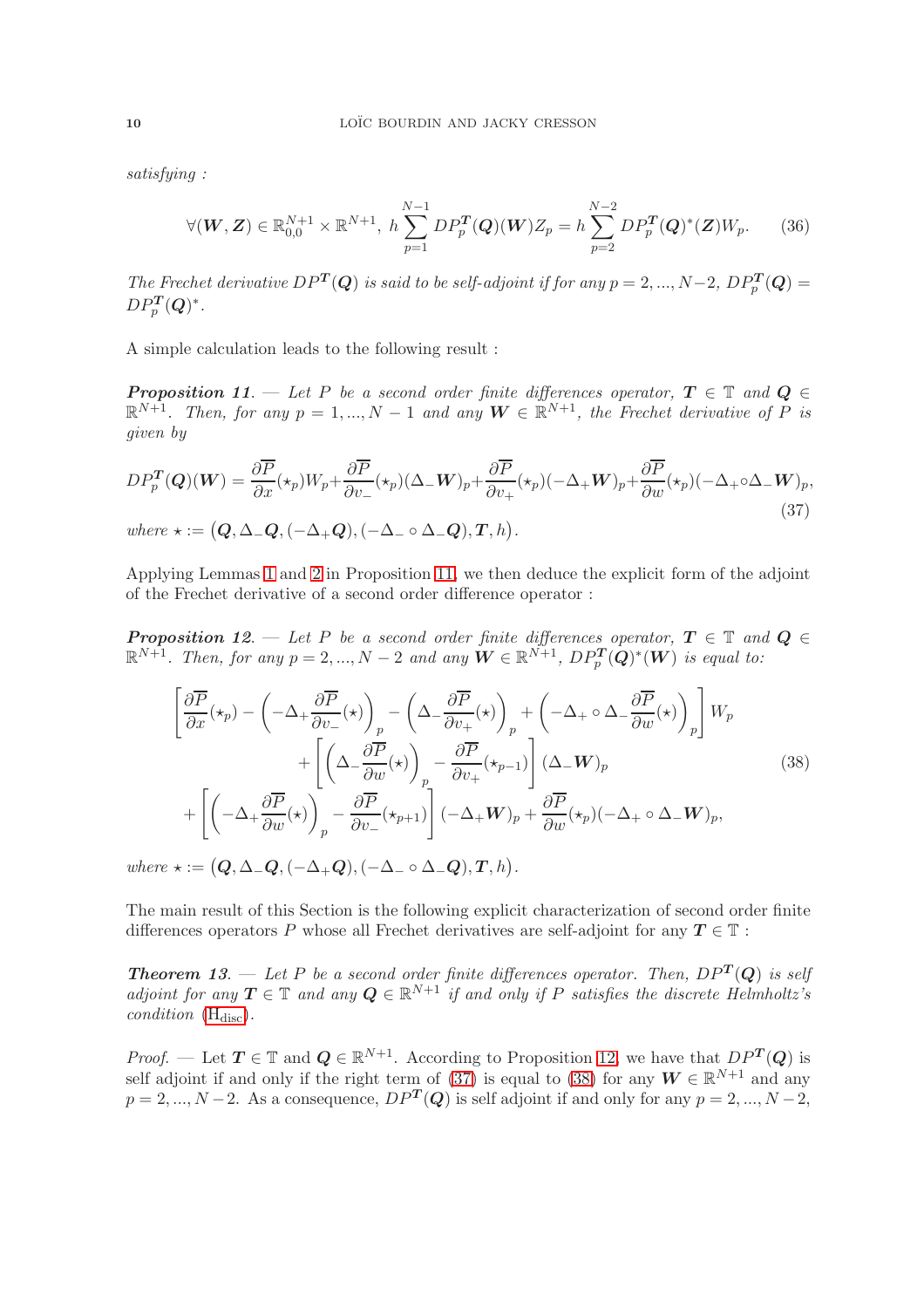the following system is satisfied :

$$
\left(-\Delta_{+} \circ \Delta_{-} \frac{\partial \overline{P}}{\partial w}(\star)\right)_{p} - \left(-\Delta_{+} \frac{\partial \overline{P}}{\partial v_{-}}(\star)\right)_{p} - \left(\Delta_{-} \frac{\partial \overline{P}}{\partial v_{+}}(\star)\right)_{p} = 0, \tag{39}
$$

$$
\left(-\Delta_{+} \frac{\partial P}{\partial w}(\star)\right)_{p} - \frac{\partial P}{\partial v_{-}}(\star_{p+1}) = \frac{\partial P}{\partial v_{+}}(\star_{p}),\tag{40}
$$

$$
\left(\Delta - \frac{\partial \overline{P}}{\partial w}(\star)\right)_p - \frac{\partial \overline{P}}{\partial v_+}(\star_{p-1}) = \frac{\partial \overline{P}}{\partial v_-}(\star_p),\tag{41}
$$

It is easy to verify that this system is equivalent to :

$$
\left(\Delta_{-} \frac{\partial \overline{P}}{\partial w}(\star)\right)_{p} = \frac{\partial \overline{P}}{\partial v_{-}}(\star_{p}) + \frac{\partial \overline{P}}{\partial v_{+}}(\star_{p-1}),\tag{42}
$$

<span id="page-10-0"></span>for any  $p = 2, ..., N - 1$ . This concludes the proof.

## 6. Proof of Theorem 9

<span id="page-10-1"></span>**6.1. Sufficient condition.** — Let P be a second order finite differences operator associated to a second order discrete Euler-Lagrange equation. Let  $(L_-, L_+)$  denotes the associated couple of Lagrangians. According to Proposition 8, we have that  $P$  satisfies [\(30\)](#page-7-3). With a simple calculation, we can prove that for any  $T \in \mathbb{T}$ , any  $Q \in \mathbb{R}^{N+1}$  and any  $p = 1, ..., N-1$ , the three following equalities hold:

$$
\frac{\partial \overline{P}}{\partial w}(\star_p) = -\frac{\partial^2 L}{\partial v^2} \big(Q_{p+1}, (\Delta_- \mathbf{Q})_{p+1}, t_{p+1}, h\big) - \frac{\partial^2 L_+}{\partial v^2} \big(Q_{p-1}, (-\Delta_+ \mathbf{Q})_{p-1}, t_{p-1}, h\big), \quad (43)
$$

$$
\frac{\partial \overline{P}}{\partial v_{-}}(\star_{p}) = \frac{\partial^{2} L_{-}}{\partial x \partial v} (Q_{p}, (\Delta_{-}Q)_{p}, t_{p}, h) - \frac{\partial^{2} L_{+}}{\partial x \partial v} (Q_{p-1}, (-\Delta_{+}Q)_{p-1}, t_{p-1}, h) + \Delta_{+} \left( \frac{\partial^{2} L_{-}}{\partial v^{2}} (Q, \Delta_{-}Q, T, h) \right)_{p}
$$
(44)

$$
\frac{\partial \overline{P}}{\partial v_{+}}(\star_{p}) = \frac{\partial^{2} L_{+}}{\partial x \partial v} (Q_{p}, (-\Delta_{+} Q)_{p}, t_{p}, h) - \frac{\partial^{2} L_{-}}{\partial x \partial v} (Q_{p+1}, (\Delta_{-} Q)_{p+1}, t_{p+1}, h) - \Delta_{-} \left( \frac{\partial^{2} L_{+}}{\partial v^{2}} (Q, -\Delta_{+} Q, T, h) \right)_{p}, \quad (45)
$$

where  $\star := (Q, \Delta_{-}Q, (-\Delta_{+}Q), (-\Delta_{+} \circ \Delta_{-}Q), T, h)$ . Finally, from these three equalities, we prove that  $P$  satisfies the discrete Helmholtz's condition  $(H_{disc})$ .

<span id="page-10-2"></span>**6.2. Necessary condition.** — Let  $P$  be a second order finite differences operator satisfying the [disc](#page-7-2)rete Helmholtz's condition  $(H_{disc})$ . The proof is based on the following proposition:

**Proposition 14.**  $-$  Let P be a second order finite differences operator satisfying the discrete Helmholtz's condition  $(H_{disc})$  $(H_{disc})$ . Let  $L_1$  be the following augmented Lagrangian:

$$
L_1: \mathbb{R}^5 \times \mathbb{R}_*^+ \longrightarrow \mathbb{R}
$$
  

$$
(x, v_-, v_+, w, t, \xi) \longmapsto x \int_0^1 \overline{P}(\lambda x, \lambda v_-, \lambda v_+, \lambda w, t, \xi) d\lambda
$$
 (46)

 $\Box$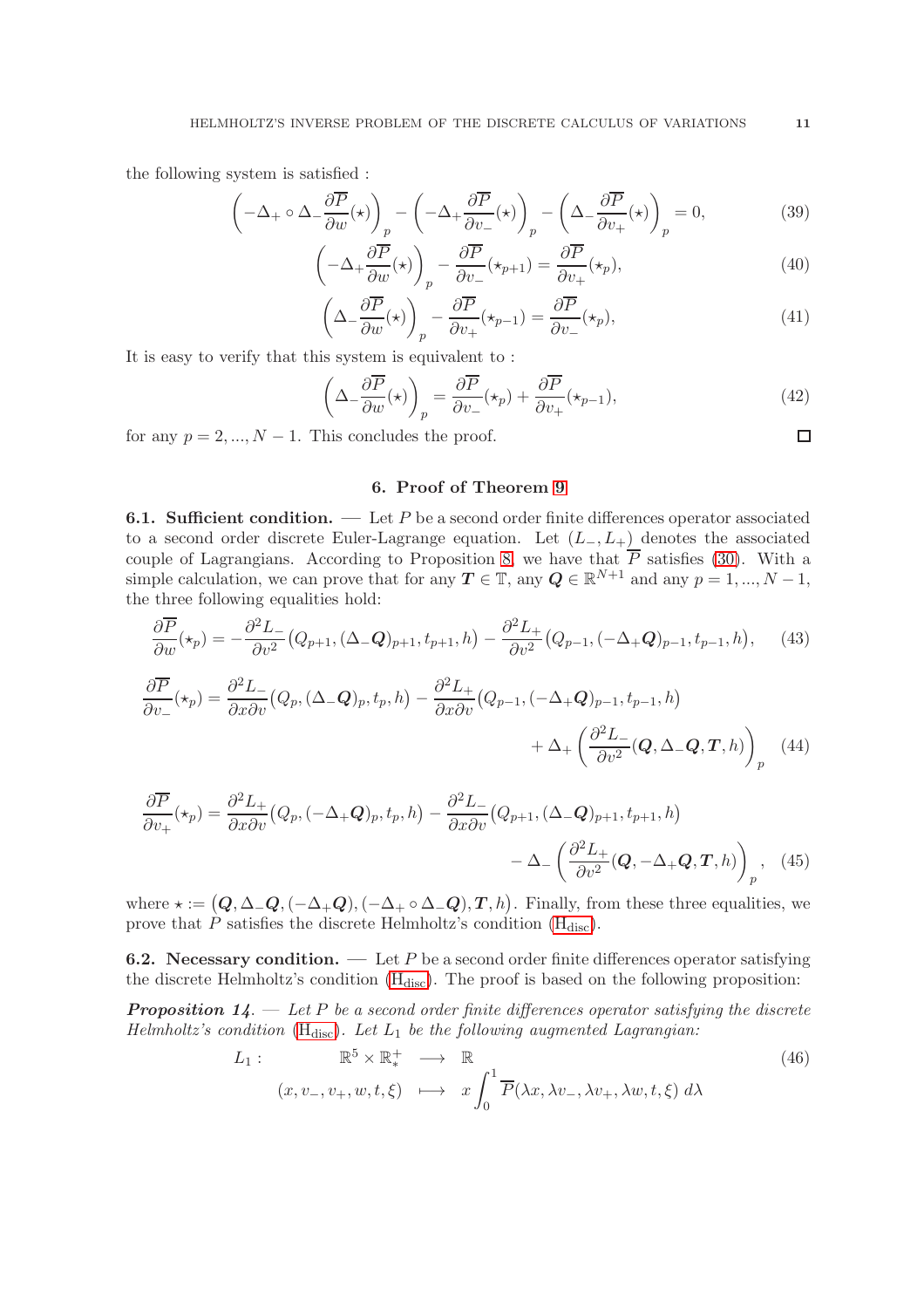and, for any  $T \in \mathbb{T}$ , let  $\mathscr{L}_1^T$  denote the following augmented Lagrangian functional

$$
\mathscr{L}_1^T: \mathbb{R}^{N+1} \longrightarrow \mathbb{R}
$$
\n
$$
Q \longrightarrow h \sum_{p=1}^{N-1} L_1(Q_p, (\Delta - Q)_p, (-\Delta + Q)_p, (-\Delta_+ \circ \Delta_- Q)_p, t_p, h).
$$
\n
$$
(47)
$$

Then,

1. for any  $T \in \mathbb{T}$  and any  $(Q, W) \in \mathbb{R}^{N+1} \times \mathbb{R}_{0,0}^{N+1}$ , it holds:

$$
D\mathcal{L}_1^T(\mathbf{Q})(\mathbf{W}) = h \sum_{p=2}^{N-2} P_p^T(\mathbf{Q}) W_p, \qquad (48)
$$

2. there exists a couple of Lagrangians  $(L_-, L_+)$  such that for any  $T \in \mathbb{T}$ , any  $Q \in \mathbb{R}^{N+1}$ , it holds:

$$
L_1(Q, \Delta_-Q, (-\Delta_+Q), (-\Delta_- \circ \Delta_-Q), T, h)
$$
  
=  $L_-(Q, \Delta_-Q, T, h) + L_+(Q, (-\Delta_+Q), T, h).$  (49)

*Proof.* — 1. Let  $T \in \mathbb{T}$  and  $(Q, W) \in \mathbb{R}^{N+1} \times \mathbb{R}_{0,0}^{N+1}$ . We have:

$$
\mathcal{L}_1^T(Q) = h \sum_{p=1}^{N-1} Q_p \int_0^1 P_p^T(\lambda Q) \, d\lambda. \tag{50}
$$

Thus:

<span id="page-11-0"></span>
$$
D\mathcal{L}_1^T(\mathbf{Q})(\mathbf{W}) = h \sum_{p=1}^{N-1} W_p \int_0^1 P_p^T(\lambda \mathbf{Q}) d\lambda + h \sum_{p=1}^{N-1} Q_p \int_0^1 D P_p^T(\lambda \mathbf{Q}) (\lambda \mathbf{W}) d\lambda.
$$
 (51)

As  $P$  satisfies the discrete Helmholtz's condition  $(H<sub>disc</sub>)$  and according to Theorem 13,  $DP^{T}(\lambda Q)$  is self-adjoint. Using Definition 10, the following equality holds:

<span id="page-11-1"></span>
$$
h\sum_{p=1}^{N-1} DP_p^T(\lambda Q)(\lambda W)Q_p = h\sum_{p=2}^{N-2} \lambda DP_p^T(\lambda Q)(Q)W_p.
$$
 (52)

Then, from Equalities [\(51\)](#page-11-0) and [\(52\)](#page-11-1), we have

$$
D\mathcal{L}_1^T(\mathbf{Q})(\mathbf{W}) = h \sum_{p=2}^{N-2} W_p \int_0^1 P_p^T(\lambda \mathbf{Q}) d\lambda + h \sum_{p=2}^{N-2} W_p \int_0^1 \lambda D P_p^T(\lambda \mathbf{Q})(\mathbf{Q}) d\lambda \tag{53}
$$

As a consequence, using the equality  $\partial/\partial \lambda \left(P^T_p\right)$  $p_p^T(\lambda Q) = DP_p^T(\lambda Q)(Q)$  and an integration by part with respect to  $\lambda$  on the second integral, we obtain :

$$
D\mathcal{L}_1^T(\mathbf{Q})(\mathbf{W}) = h \sum_{p=2}^{N-2} P_p^T(\mathbf{Q}) W_p.
$$
 (54)

2. Since P satisfies the discrete Helmholtz's condition  $(H_{disc})$ , we have for any  $T \in \mathbb{T}$  and any  $\boldsymbol{Q} \in \mathbb{R}^{N+1}$  :

$$
\forall p = 2, ..., N - 1, \frac{1}{h} \left( \frac{\partial \overline{P}}{\partial w}(\star_p) - \frac{\partial \overline{P}}{\partial w}(\star_{p-1}) \right) = \frac{\partial \overline{P}}{\partial v_{-}}(\star_p) + \frac{\partial \overline{P}}{\partial v_{+}}(\star_{p-1}),
$$
(55)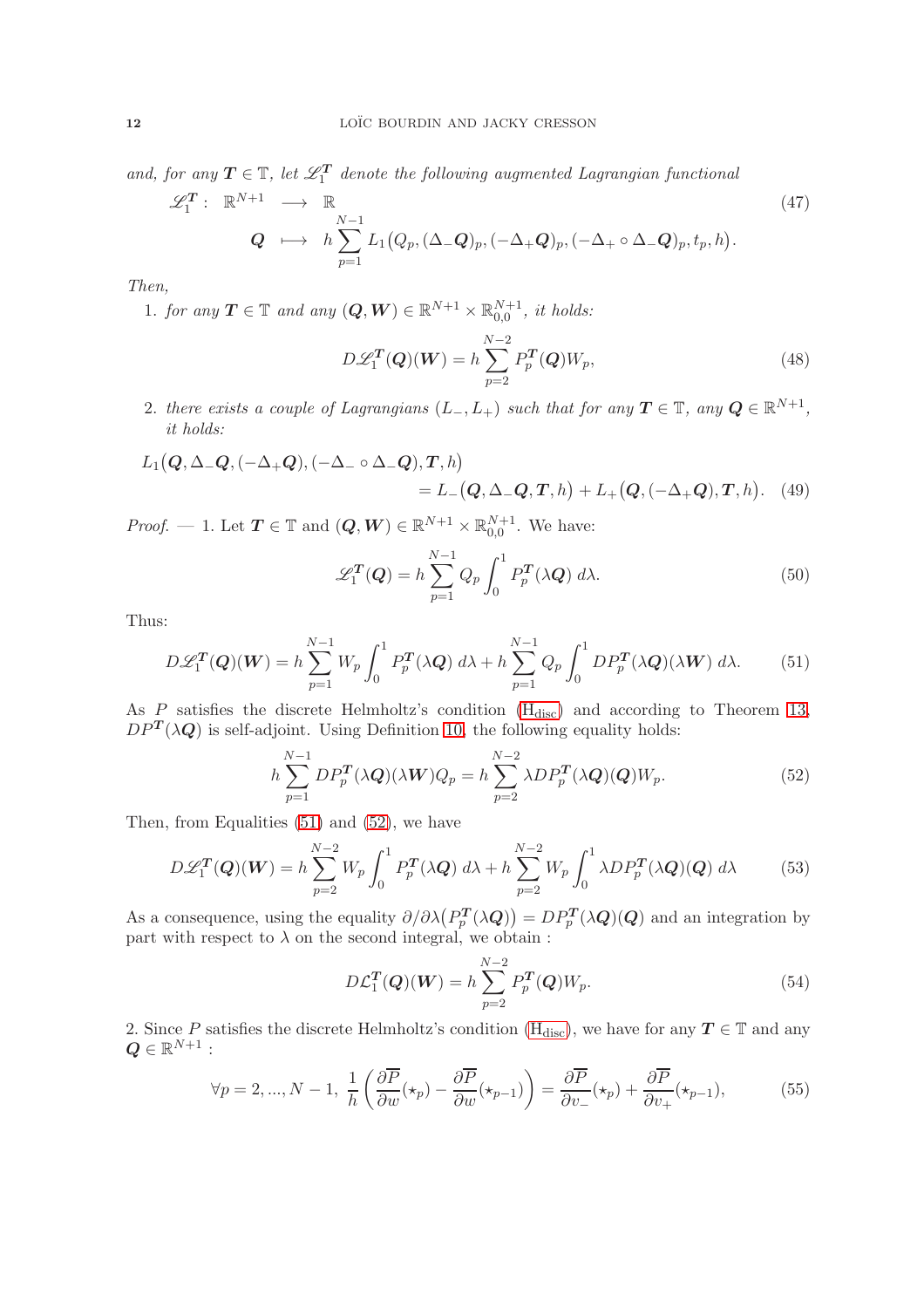where  $\star := (Q, \Delta \_Q, (-\Delta + Q), (-\Delta \_ \circ \Delta \_Q), T, h)$ . As it is true for any  $Q \in \mathbb{R}^{N+1}$ , we can differentiate the previous equality with respect to  $Q_{p-2}$  and  $Q_{p+1}$ . It leads to the two following equalities holding for any  $T \in \mathbb{T}$ , any  $Q \in \mathbb{R}^{N+1}$  and any  $p = 2, ..., N - 1$ :

$$
\frac{1}{h} \left( \frac{1}{h} \frac{\partial^2 \overline{P}}{\partial v_- \partial w} (\star_{p-1}) - \frac{1}{h^2} \frac{\partial^2 \overline{P}}{\partial w^2} (\star_{p-1}) \right) = -\frac{1}{h} \frac{\partial^2 \overline{P}}{\partial v_- \partial v_+} (\star_{p-1}) + \frac{1}{h^2} \frac{\partial^2 \overline{P}}{\partial w \partial v_+} (\star_{p-1}) \tag{56}
$$

and

$$
\frac{1}{h} \left( \frac{1}{h} \frac{\partial^2 \overline{P}}{\partial v_+ \partial w} (\star_p) + \frac{1}{h^2} \frac{\partial^2 \overline{P}}{\partial w^2} (\star_p) \right) = \frac{1}{h} \frac{\partial^2 \overline{P}}{\partial v_+ \partial v_-} (\star_p) + \frac{1}{h^2} \frac{\partial^2 \overline{P}}{\partial w \partial v_-} (\star_p). \tag{57}
$$

Finally, we have for any  $T \in \mathbb{T}$ , any  $Q \in \mathbb{R}^{N+1}$  and any  $p = 1, ..., N - 1$ :

<span id="page-12-0"></span>
$$
\frac{\partial^2 \overline{P}}{\partial v_+ \partial v_-}(\star_p) + \frac{1}{h} \left( \frac{\partial^2 \overline{P}}{\partial w \partial v_-}(\star_p) - \frac{\partial^2 \overline{P}}{\partial v_+ \partial w}(\star_p) \right) + \frac{1}{h^2} \frac{\partial^2 \overline{P}}{\partial w^2}(\star_p) = 0.
$$
 (58)

Since Equality [\(58\)](#page-12-0) is true for any  $T \in \mathbb{T}$ , any  $Q \in \mathbb{R}^{N+1}$  and any  $p = 1, ..., N - 1$ , we have for any  $(x, y, z, t, \xi) \in \mathbb{R}^4 \times \mathbb{R}_*^+$ :

$$
\frac{\partial^2 \overline{P}}{\partial v_+ \partial v_-} \left( x, y, z, \frac{z - y}{\xi}, t, \xi \right) + \frac{1}{h^2} \frac{\partial^2 \overline{P}}{\partial w^2} \left( x, y, z, \frac{z - y}{\xi}, t, \xi \right) \n+ \frac{1}{h} \left( \frac{\partial^2 \overline{P}}{\partial w \partial v_-} \left( x, y, z, \frac{z - y}{\xi}, t, \xi \right) - \frac{\partial^2 \overline{P}}{\partial v_+ \partial w} \left( x, y, z, \frac{z - y}{\xi}, t, \xi \right) \right) = 0. \quad (59)
$$

Let us define:

<span id="page-12-1"></span>
$$
\begin{array}{rcl}\n\colon & \mathbb{R}^4 \times \mathbb{R}_*^+ & \longrightarrow & \mathbb{R} \\
(x, y, z, t, \xi) & \longmapsto & \overline{P}\Big(x, y, z, \frac{z-y}{\xi}, t, \xi\Big).\n\end{array} \tag{60}
$$

According to [\(59\)](#page-12-1), it holds:

 $\ell$ 

$$
\forall (x, y, z, t, \xi) \in \mathbb{R}^4 \times \mathbb{R}_*^+, \ \frac{\partial^2 \ell}{\partial z \partial y}(x, y, z, t, \xi) = 0. \tag{61}
$$

We deduce that the variables y and z are separable in  $\ell$ . Precisely, there exist two functions  $\alpha, \beta : \mathbb{R}^3 \times \mathbb{R}^+_* \longrightarrow \mathbb{R}$  such that:

$$
\forall (x, y, z, t, \xi) \in \mathbb{R}^4 \times \mathbb{R}_*^+, \ \ell(x, y, z, t, \xi) = \alpha(x, y, t, \xi) + \beta(x, z, t, \xi). \tag{62}
$$

Finally, we have for any  $T \in \mathbb{T}$ , any  $Q \in \mathbb{R}^{N+1}$  and any  $p = 1, ..., N - 1$ :

$$
L_1(\star_p) = Q_p\left(\int_0^1 \overline{P}(\lambda Q_p, \lambda(\Delta - Q)_p, \lambda(-\Delta + Q)_p, \lambda(-\Delta_+ \circ \Delta - Q)_p, t_p, h) d\lambda\right)
$$
(63)

$$
= Q_p\left(\int_0^1 \ell(\lambda Q_p, \lambda(\Delta_- Q)_p, \lambda(-\Delta_+ Q)_p, t_p, h) \, d\lambda\right) \tag{64}
$$

$$
= Q_p\left(\int_0^1 \alpha(\lambda Q_p, \lambda(\Delta_- Q)_p, t_p, h) + \beta(\lambda Q_p, \lambda(-\Delta_+ Q)_p, t_p, h) d\lambda\right) \tag{65}
$$

$$
= L_{-}(Q_{p}, (\Delta_{-}Q)_{p}, t_{p}, h) + L_{+}(Q_{p}, (-\Delta_{+}Q)_{p}, t_{p}, h), \qquad (66)
$$

where

$$
L_{-}: \mathbb{R}^{3} \times \mathbb{R}_{*}^{+} \longrightarrow \mathbb{R}
$$
  
\n
$$
(x, v, t, \xi) \longmapsto x \int_{0}^{1} \alpha(\lambda x, \lambda v, t, \xi) d\lambda
$$
 (67)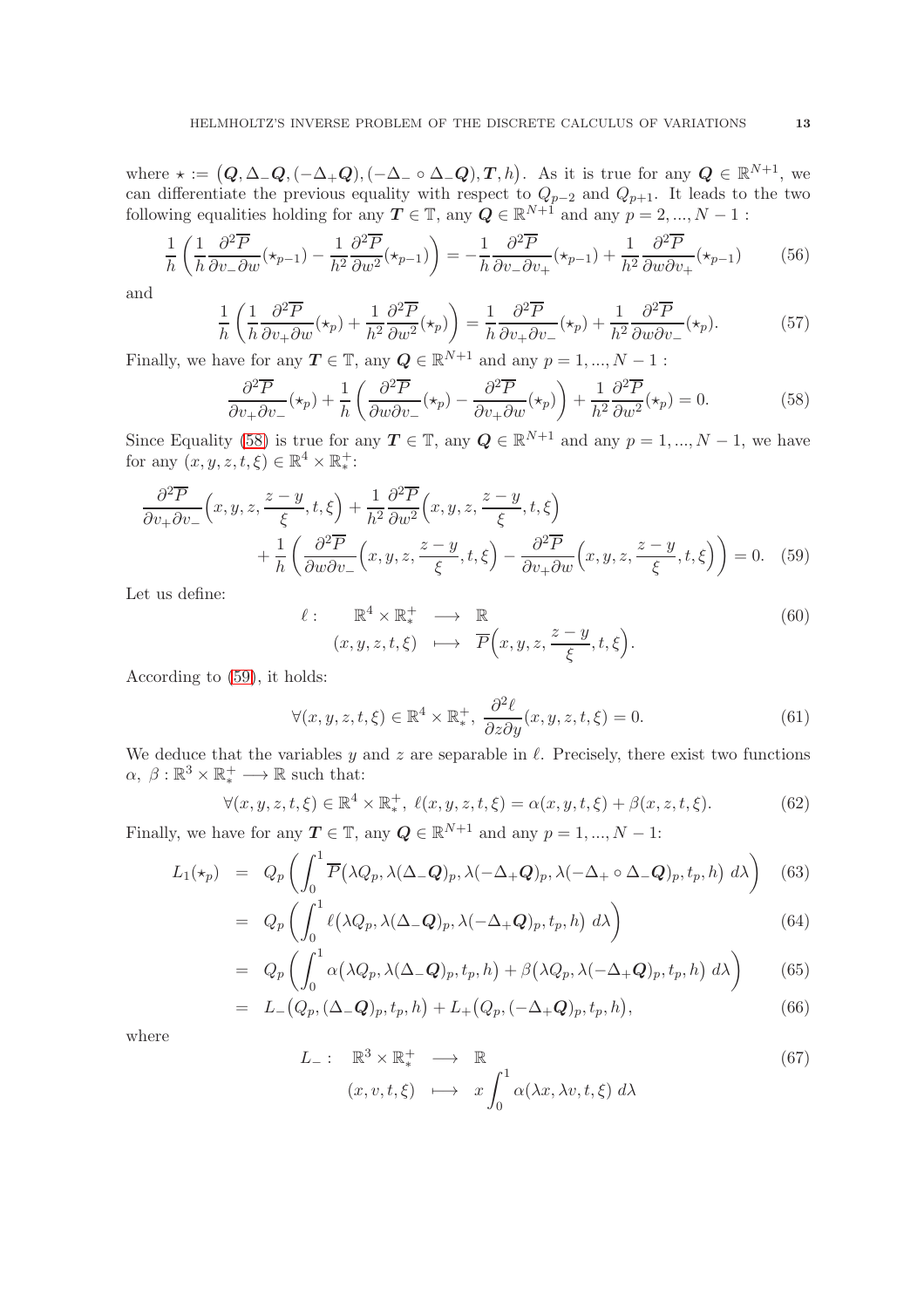and

$$
L_{+}: \mathbb{R}^{3} \times \mathbb{R}_{*}^{+} \longrightarrow \mathbb{R}
$$
  
\n
$$
(x, v, t, \xi) \longmapsto x \int_{0}^{1} \beta(\lambda x, \lambda v, t, \xi) d\lambda.
$$
  
\nof.

This concludes the proof.

The proof of Theorem 9 can be deduced from Proposition 14 as follows. For any  $T \in \mathbb{T}$ , we define the following discrete Lagrangian functional :

<span id="page-13-0"></span>
$$
\mathscr{L}^{\mathbf{T}}: \mathbb{R}^{N+1} \longrightarrow \mathbb{R}
$$
\n
$$
\mathbf{Q} \longmapsto h \sum_{p=1}^{N} L_{-}(Q_{p}, (\Delta_{-}\mathbf{Q})_{p}, t_{p}, h) + h \sum_{p=0}^{N-1} L_{+}(Q_{p}, (-\Delta_{+}\mathbf{Q})_{p}, t_{p}, h)
$$
\n(69)

where  $(L_-, L_+)$  is the couple of Lagrangians given in the point 2 of Proposition 14. We easily verify that for any  $T \in \mathbb{T}$  and any  $Q \in \mathbb{R}^{N+1}$  we have

$$
\mathscr{L}^T(\mathbf{Q}) = \mathscr{L}_1^T(\mathbf{Q}) + hL - \left(Q_N, \frac{Q_N - Q_{N-1}}{h}, t_N, h\right) + hL + \left(Q_0, \frac{Q_1 - Q_0}{h}, t_0, h\right), \tag{70}
$$

where  $\mathscr{L}_1^T$  is defined in Proposition 14. As a consequence, for any  $T \in \mathbb{T}$ , any  $Q \in \mathbb{R}^{N+1}$ and any  $\boldsymbol{W} \in \mathbb{R}_{0,0}^{N+1}$  we obtain that

<span id="page-13-1"></span>
$$
D\mathcal{L}^T(\mathbf{Q})(\mathbf{W}) = D\mathcal{L}_1^T(\mathbf{Q})(\mathbf{W}) = h \sum_{p=2}^{N-2} P_p^T(\mathbf{Q}) W_p.
$$
 (71)

However, using the same method than in the proof of Theorem 7, we deduce from Equation [\(69\)](#page-13-0) that for any  $T \in \mathbb{T}$ , any  $Q \in \mathbb{R}^{N+1}$  and any  $W \in \mathbb{R}_{0,0}^{N+1}$ :

<span id="page-13-2"></span>
$$
D\mathscr{L}^T(\mathbf{Q})(\mathbf{W}) = h \sum_{p=2}^{N-2} \left[ \frac{\partial L_-}{\partial x}(*_p) + \frac{\partial L_+}{\partial x}(*_p) + \Delta_+ \left( \frac{\partial L_-}{\partial v}(*) \right)_p - \Delta_- \left( \frac{\partial L_+}{\partial v}(**) \right)_p \right] W_p,
$$
\n(72)

where  $* := (Q, \Delta_{-}Q, T, h)$  and  $** := (Q, -\Delta_{+}Q, T, h)$ . Combining Equalities [\(71\)](#page-13-1) and [\(72\)](#page-13-2), we conclude that for any  $T \in \mathbb{T}$ , any  $Q \in \mathbb{R}^{N+1}$  and any  $p = 2, ..., N - 2$ :

<span id="page-13-3"></span>
$$
P_p^T(Q) = \frac{\partial L_-}{\partial x}(*_p) + \frac{\partial L_+}{\partial x}(**_p) + \Delta_+ \left(\frac{\partial L_-}{\partial v}(*)\right)_p - \Delta_- \left(\frac{\partial L_+}{\partial v}(**)\right)_p.
$$
 (73)

In order to finish the proof of Theorem 9, we have just to prove that Equality [\(73\)](#page-13-3) is still true for  $p = 1$  and  $p = N - 1$ . We only prove it for  $p = N - 1$ . The case  $p = 1$  can be proved in a similar way.

Let  $T \in \mathbb{T}$  and  $Q \in \mathbb{R}^{N+1}$ . We denote by  $\sigma(T) = (t_{p+1})_{p=0,\dots,N} \in \mathbb{T}$  and  $\sigma(Q)$  $(Q_{p+1})_{p=0,...,N} \in \mathbb{R}^{N+1}$  where  $t_{N+1} := t_N + h$  and  $Q_{N+1} := 0$ . From Equality [\(73\)](#page-13-3), we obtain

$$
P_{N-1}^{T}(Q) = P_{N-2}^{\sigma(T)}(\sigma(Q)) = \frac{\partial L_{-}}{\partial x}(\sigma(*)_{N-2}) + \frac{\partial L_{+}}{\partial x}(\sigma(**_{N-2}) + \Delta_{+} \left(\frac{\partial L_{-}}{\partial v}(\sigma(*)_{N})\right)_{N-2} - \Delta_{-} \left(\frac{\partial L_{+}}{\partial v}(\sigma(**))\right)_{N-2}, \quad (74)
$$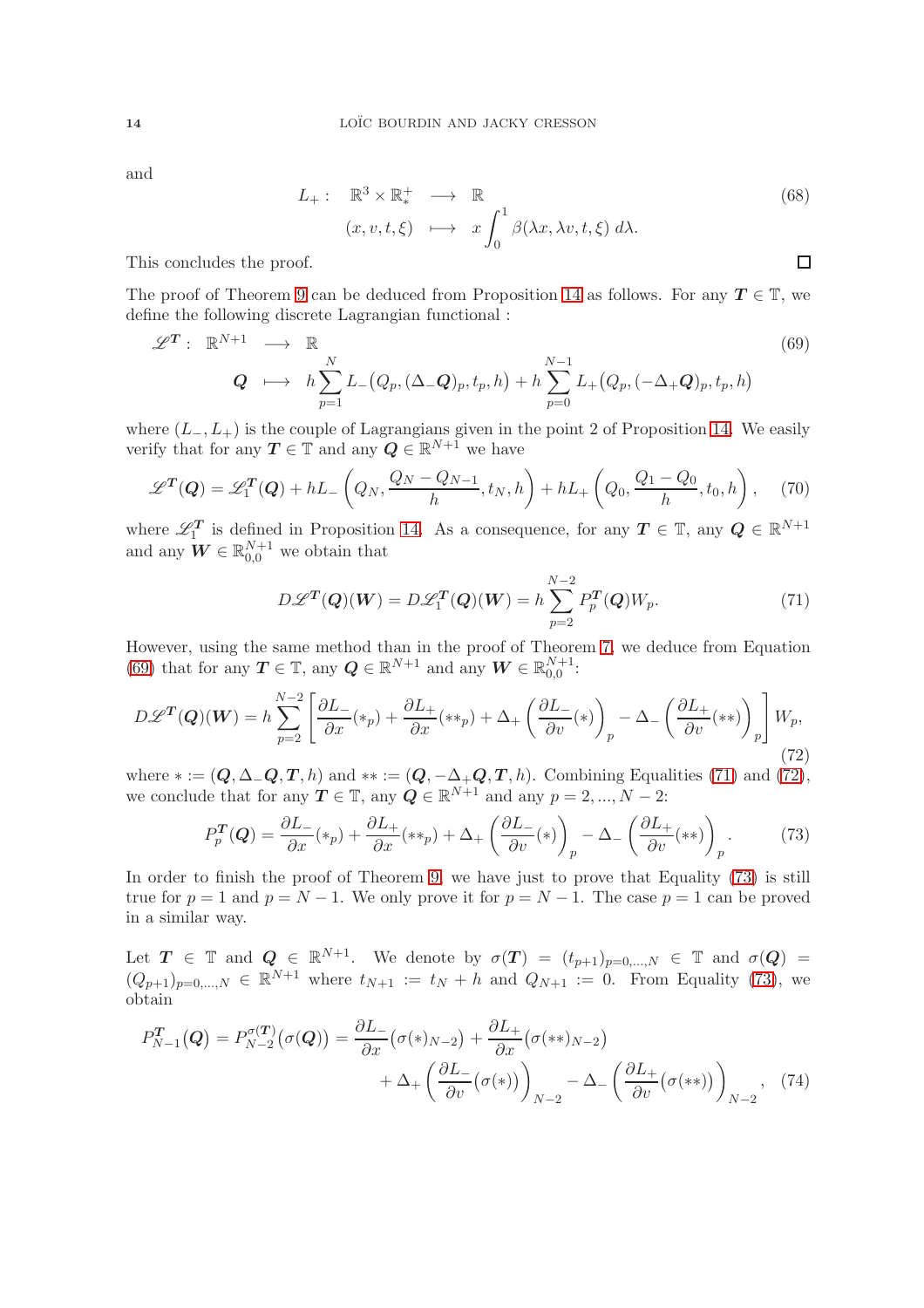where  $\sigma(*) := (\sigma(Q), \Delta \_ \sigma(Q), \sigma(T), h)$  and  $\sigma(**) := (\sigma(Q), -\Delta_+ \sigma(Q), \sigma(T), h)$ . Consequently, we have:

$$
P_{N-1}^T(Q) = \frac{\partial L_-}{\partial x}(*_N{}_{-1}) + \frac{\partial L_+}{\partial x}(*_N{}_{-1}) + \Delta_+ \left(\frac{\partial L_-}{\partial v}(*)\right)_{N-1} - \Delta_- \left(\frac{\partial L_+}{\partial v}(**)\right)_{N-1}.\tag{75}
$$

<span id="page-14-0"></span>This concludes the proof of Theorem 9.

#### 7. Characterization of null (couples of) Lagrangians

In this section, we are interested in the second part of the Helmholtz's problem both in the continuous and discrete cases. Precisely, once the Helmholtz's condition is satisfied, can we characterize all the possible (couples of) Lagrangians leading to the same second order (discrete) Euler-Lagrange equation ?

<span id="page-14-1"></span>7.1. Reminder of the continuous case. — Let  $L^1$ ,  $L^2$  be two Lagrangians. They are said to be *equivalent* if they lead to the same second order Euler-Lagrange equation. In this case, we denote by  $L^1 \sim L^2$ . The linearity of the Euler-Lagrange equation with respect to its associated Lagrangian implies that ∼ defines an equivalence relation on the set of Lagrangians (see also  $[16, p.356]$  $[16, p.356]$  $[16, p.356]$ ).

Hence, the aim is to characterize the equivalence class of  $0$ . If a Lagrangian L belongs to the equivalence class of 0, then it leads to a null second order Euler-Lagrange equation in the sense that every curves  $q$  are solutions. In this case,  $L$  is said to be a *null Lagrangian* (see  $[16, p.247-249]$  $[16, p.247-249]$  $[16, p.247-249]$ . We refer to  $[16, p.248$ , Theorem 4.7 for a detailed proof of the following result :

**Theorem 15.** — Let L be a Lagrangian. L is a null Lagrangian if and only if there exist two functions  $f : \mathbb{R}^2 \longrightarrow \mathbb{R}$  and  $g : \mathbb{R} \longrightarrow \mathbb{R}$  such that :

$$
\forall a < b, \ \forall q \in \mathscr{C}^2([a, b], \mathbb{R}), \ L(q, \dot{q}, t) = \frac{d}{dt}(f(q, t)) + g(t). \tag{76}
$$

Let us note that the previous theorem is usually stated with  $q = 0$ . Indeed, we have just to add an anti-derivative of  $g$  to  $f$ . However, in the next section, we can prove the discrete version of Theorem 15 only with this presentation.

<span id="page-14-2"></span>7.2. The discrete case. — We give the following discrete versions of the definitions and results of the previous section.

**Definition 16.**  $\leftarrow$  Let  $(L^1_-, L^1_+)$  and  $(L^2_-, L^2_+)$  be two couples of Lagrangians. We say that they are equivalent if they lead to the same discrete second order Euler-Lagrange equation  $(E\ddot{L}^T)$ . In this case, we denote by  $(L^1_-, L^1_+) \sim (L^2_-, L^2_+)$ . The linearity of the discrete Euler-Lagrange equation with respect to its associated couple of Lagrangians implies that  $∼$  defines an equivalence relation on the set of couple of Lagrangians. If a couple of Lagrangians  $(L_-, L_+)$ belongs to the equivalence class of 0, then it leads to a null second order discrete Euler-Lagrange equation in the sense that every discrete curves  $Q$  are solutions. In this case,  $(L_-, L_+)$  is said to be a null couple of Lagrangians.

The next result characterize the set of null couple of Lagrangians.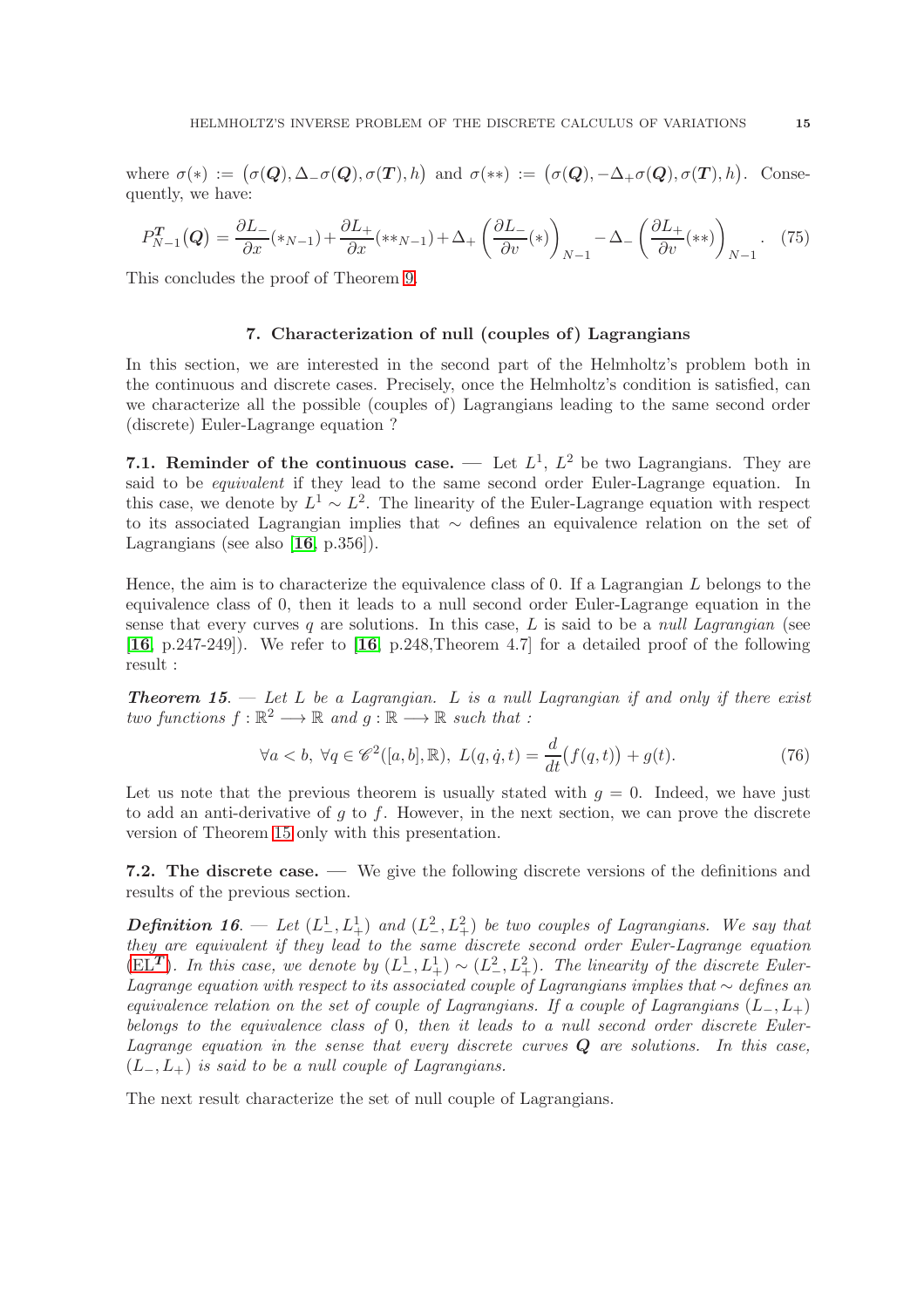**Theorem 17.** — Let  $(L_-, L_+)$  be a couple of Lagrangians.  $(L_-, L_+)$  is a null couple of Lagrangians if and only if there exist two functions  $f : \mathbb{R}^2 \times \mathbb{R}_*^+ \longrightarrow \mathbb{R}$  and  $g : \mathbb{R} \times \mathbb{R}_*^+ \longrightarrow \mathbb{R}$ such that for any  $T \in \mathbb{T}$ , any  $Q \in \mathbb{R}^{N+1}$  and any  $p = 1, ..., N$ :

<span id="page-15-0"></span>
$$
L_{-}(Q_{p}, (\Delta_{-}Q)_{p}, t_{p}, h) + L_{+}(Q_{p-1}, (-\Delta_{+}Q)_{p-1}, t_{p-1}, h) = \Delta_{-}(f(Q, T, h))_{p} + g(t_{p}, h). \tag{77}
$$

*Proof.* — **Sufficiency**. Let us assume that Equation [\(77\)](#page-15-0) is true and let  $\mathscr{L}^T$  denote the discrete Lagrangian functional associated to  $(L_-, L_+)$  and to a partition  $T \in \mathbb{T}$ . Then, we have for any  $T \in \mathbb{T}$  and any  $Q \in \mathbb{R}^{N+1}$ :

$$
\mathscr{L}^{T}(Q) = h \sum_{p=1}^{N} L_{-}(Q_{p}, (\Delta_{-}Q)_{p}, t_{p}, h) + h \sum_{p=0}^{N-1} L_{+}(Q_{p}, (-\Delta_{+}Q)_{p}, t_{p}, h)
$$
  
\n
$$
= h \sum_{p=1}^{N} \left[ L_{-}(Q_{p}, (\Delta_{-}Q)_{p}, t_{p}, h) + L_{+}(Q_{p-1}, (-\Delta_{+}Q)_{p-1}, t_{p-1}, h) \right]
$$
  
\n
$$
= h \sum_{p=1}^{N} \left[ \Delta_{-}(f(Q, T, h))_{p} + g(t_{p}, h) \right]
$$
  
\n
$$
= f(Q_{N}, t_{N}, h) - f(Q_{0}, t_{0}, h) + h \sum_{p=1}^{N} g(t_{p}, h).
$$

Consequently, since the set of discrete variations is  $\mathbb{R}_0^{N+1}$ , every discrete curves  $Q \in \mathbb{R}^{N+1}$ are discrete critical points of  $\mathscr{L}^T$  and then the discrete Euler-Lagrange equation associated is null. Then,  $(L_-, L_+)$  is a null couple of Lagrangian.

*Necessity.* We assume that  $(L_-, L_+)$  is a null couple of Lagrangian. Then, for any  $T \in \mathbb{T}$ and any  $\mathbf{Q} \in \mathbb{R}^{N+1}$ , it holds:

$$
\frac{\partial L_{-}}{\partial x}(\boldsymbol{Q}, \Delta_{-}\boldsymbol{Q}, \boldsymbol{T}, h) + \frac{\partial L_{+}}{\partial x}(\boldsymbol{Q}, -\Delta_{+}\boldsymbol{Q}, \boldsymbol{T}, h) + \Delta_{+} \left( \frac{\partial L_{-}}{\partial v}(\boldsymbol{Q}, \Delta_{-}\boldsymbol{Q}, \boldsymbol{T}, h) \right) - \Delta_{-} \left( \frac{\partial L_{+}}{\partial v}(\boldsymbol{Q}, -\Delta_{+}\boldsymbol{Q}, \boldsymbol{T}, h) \right) = 0. \quad (78)
$$

Then, let us define:

<span id="page-15-1"></span>
$$
\ell_{-}: \mathbb{R}^{3} \times \mathbb{R}_{*}^{+} \longrightarrow \mathbb{R}
$$
  
\n
$$
(x_{1}, x_{2}, t, \xi) \longmapsto L_{-}\left(x_{1}, \frac{x_{1} - x_{2}}{\xi}, t, \xi\right)
$$
\n
$$
(79)
$$

and

$$
\ell_{+}: \mathbb{R}^{3} \times \mathbb{R}_{*}^{+} \longrightarrow \mathbb{R}
$$
  
\n
$$
(x_{1}, x_{2}, t, \xi) \longmapsto L_{+}\left(x_{1}, \frac{x_{2} - x_{1}}{\xi}, t, \xi\right).
$$
 (80)

Since Equality [\(78\)](#page-15-1) is true for any  $T \in \mathbb{T}$  and any  $Q \in \mathbb{R}^{N+1}$ , we have for any  $(x, y, z, t, \xi) \in$  $\mathbb{R}^4 \times \mathbb{R}^+$ :

$$
\frac{\partial \ell_-}{\partial x_1}(x, y, t, \xi) + \frac{\partial \ell_-}{\partial x_2}(z, x, t + \xi, \xi) + \frac{\partial \ell_+}{\partial x_1}(x, z, t, \xi) + \frac{\partial \ell_+}{\partial x_2}(y, x, t - \xi, \xi) = 0. \tag{81}
$$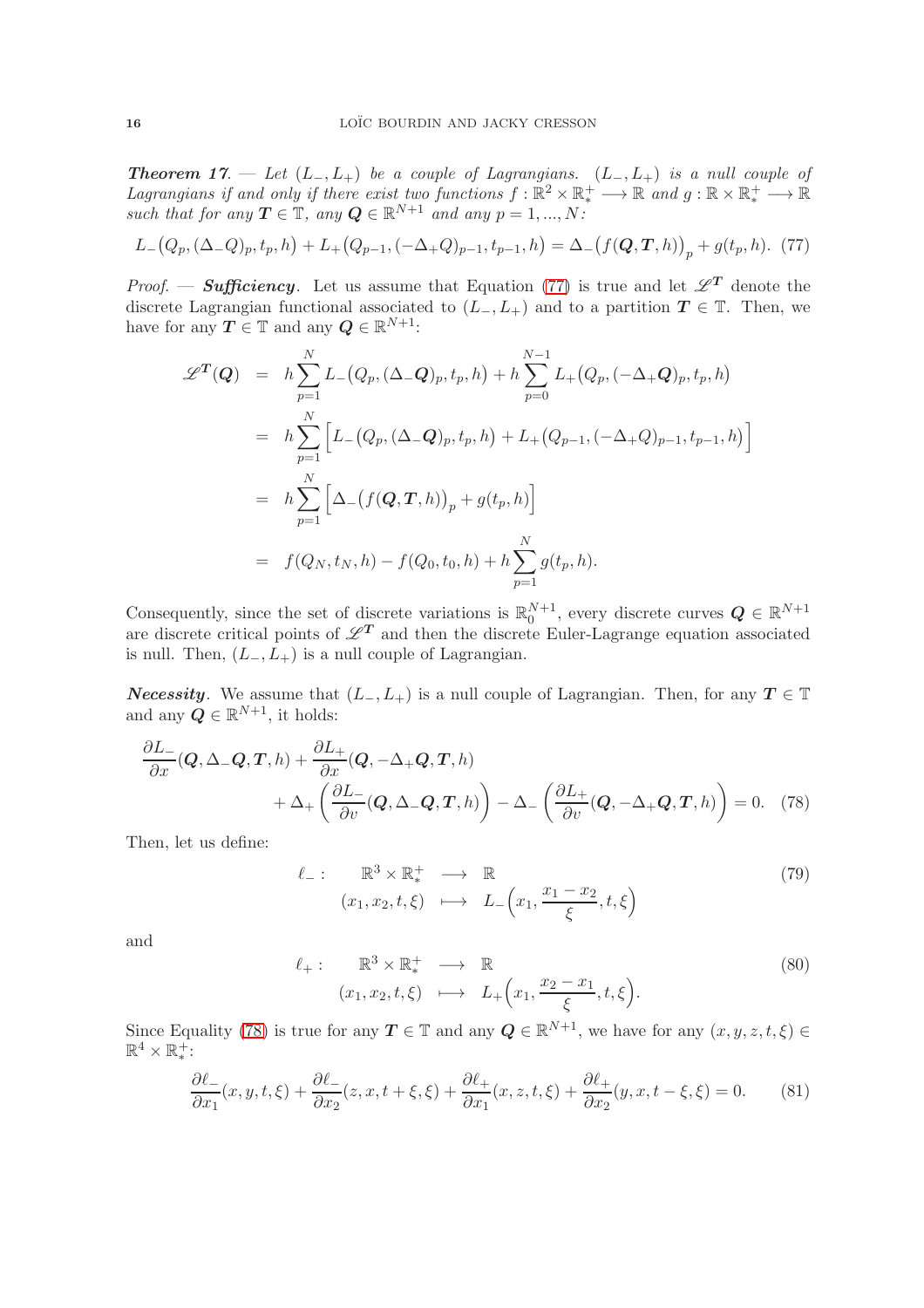Then, by differentiating the previous equality with respect to  $y$  or to  $z$ , we obtain for any  $(x, y, t, \xi) \in \mathbb{R}^3 \times \mathbb{R}^+$ :

$$
\frac{\partial^2 \ell_-}{\partial x_1 \partial x_2}(x, y, t, \xi) + \frac{\partial^2 \ell_+}{\partial x_1 \partial x_2}(y, x, t - \xi, \xi) = 0.
$$
\n(82)

Consequently, there exist two functions  $\alpha, \beta : \mathbb{R}^2 \times \mathbb{R}_*^+ \longrightarrow \mathbb{R}$  such that for any  $(x, y, t, \xi) \in$  $\mathbb{R}^3 \times \overline{\mathbb{R}}_*^+$ :

<span id="page-16-0"></span>
$$
\ell_{-}(x, y, t, \xi) + \ell_{+}(y, x, t - \xi, \xi) = \alpha(x, t, \xi) + \beta(y, t, \xi). \tag{83}
$$

Moreover, let us denote by  $\mathscr{L}^T$  the discrete Lagrangian functional associated to  $(L_-, L_+)$  and to a partition  $T \in \mathbb{T}$ . Then, we have for any  $T \in \mathbb{T}$  and any  $Q \in \mathbb{R}^{N+1}$ :

$$
\mathscr{L}^T(Q) = h \sum_{p=1}^N L_-(Q_p, (\Delta_- Q)_p, t_p, h) + h \sum_{p=0}^{N-1} L_+(Q_p, (-\Delta_+ Q)_p, t_p, h)
$$
  
\n
$$
= h \sum_{p=1}^N \left[ L_-(Q_p, (\Delta_- Q)_p, t_p, h) + L_+(Q_{p-1}, (-\Delta_+ Q)_{p-1}, t_{p-1}, h) \right]
$$
  
\n
$$
= h \sum_{p=1}^N \left[ \ell_-(Q_p, Q_{p-1}, t_p, h) + \ell_+(Q_{p-1}, Q_p, t_{p-1}, h) \right]
$$
  
\n
$$
= h \sum_{p=1}^N \left[ \alpha(Q_p, t_p, h) + \beta(Q_{p-1}, t_p, h) \right].
$$

With a discrete calculus of variations, we obtain for any  $T \in \mathbb{T}$ , any  $Q \in \mathbb{R}^{N+1}$  and any  $\boldsymbol{W} \in \mathbb{R}_0^{N+1}$ :

$$
D\mathscr{L}^{\mathbf{T}}(\mathbf{Q})(\mathbf{W}) = \sum_{p=1}^{N-1} \left[ \frac{\partial \alpha}{\partial x_1} (Q_p, t_p, h) + \frac{\partial \beta}{\partial x_1} (Q_p, t_{p+1}, h) \right] W_p. \tag{84}
$$

Since  $(L_-, L_+)$  is a null couple of Lagrangian,  $D\mathscr{L}^T(Q)(W) = 0$  for any  $T \in \mathbb{T}$ , any  $Q \in$  $\mathbb{R}^{N+1}$  and any  $\mathbf{W} \in \mathbb{R}_0^{N+1}$ . Consequently, for any  $\mathbf{T} \in \mathbb{T}$  and any  $\mathbf{Q} \in \mathbb{R}^{N+1}$ , it holds:

$$
\frac{\partial \alpha}{\partial x_1}(Q_p, t_p, h) + \frac{\partial \beta}{\partial x_1}(Q_p, t_{p+1}, h) = 0.
$$
\n(85)

Consequently, we have for any  $(x, t, \xi) \in \mathbb{R}^2 \times \mathbb{R}_*^+$ :

$$
\frac{\partial \alpha}{\partial x_1}(x, t, \xi) + \frac{\partial \beta}{\partial x_1}(x, t + \xi, \xi) = 0.
$$
\n(86)

Hence, there exists a function  $\gamma : \mathbb{R} \times \mathbb{R}^+_* \longrightarrow \mathbb{R}$  such that:

$$
\forall (x, t, \xi) \in \mathbb{R}^2 \times \mathbb{R}_*^+, \ \alpha(x, t, \xi) + \beta(x, t + \xi, \xi) = \gamma(t, \xi). \tag{87}
$$

Then, according to Equality [\(83\)](#page-16-0), we have for any  $(x, y, t, \xi) \in \mathbb{R}^3 \times \mathbb{R}_*^+$ :

$$
\ell_{-}(x, y, t, \xi) + \ell_{+}(y, x, t - \xi, \xi) = \alpha(x, t, \xi) - \alpha(y, t - \xi, \xi) + \gamma(t - \xi, \xi). \tag{88}
$$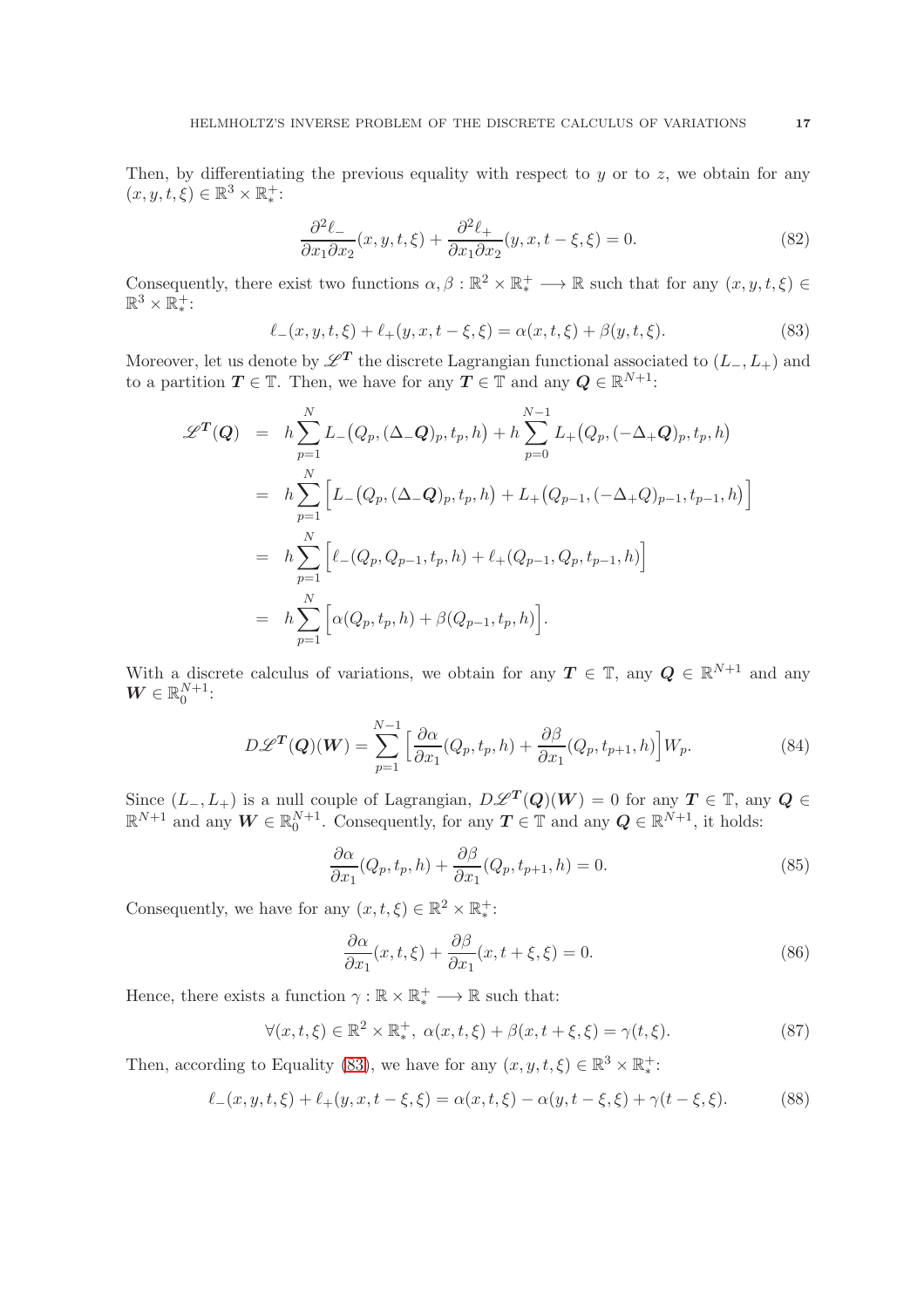Thus, we have for any  $T \in \mathbb{T}$ , any  $Q \in \mathbb{R}^{N+1}$  and any  $p = 1, ..., N$ :

$$
L_{-}(Q_{p}, (\Delta_{-}Q)_{p}, t_{p}, h) + L_{+}(Q_{p-1}, (-\Delta_{+}Q)_{p-1}, t_{p-1}, h)
$$
  
= 
$$
\ell_{-}(Q_{p}, Q_{p-1}, t_{p}, h) + \ell_{+}(Q_{p-1}, Q_{p}, t_{p-1}, h)
$$
  
= 
$$
\alpha(Q_{p}, t_{p}, h) - \alpha(Q_{p-1}, t_{p-1}, h) + \gamma(t_{p-1}, h)
$$
(89)

Hence, let us define:

$$
f: \mathbb{R}^2 \times \mathbb{R}^+_* \longrightarrow \mathbb{R}
$$
  
\n
$$
(x, t, \xi) \longmapsto \xi \alpha(x, t, \xi)
$$
  
\n(90)

and

$$
g: \mathbb{R} \times \mathbb{R}_{*}^{+} \longrightarrow \mathbb{R}
$$
  
\n
$$
(t,\xi) \longmapsto \gamma(t-\xi,\xi).
$$
\n(91)

 $\Box$ 

Then, we have for any  $T \in \mathbb{T}$ , any  $Q \in \mathbb{R}^{N+1}$  and any  $p = 1, ..., N$ :

$$
L_{-}(Q_{p}, (\Delta_{-}Q)_{p}, t_{p}, h) + L_{+}(Q_{p-1}, (-\Delta_{+}Q)_{p-1}, t_{p-1}, h) = \Delta_{-}(f(Q, T, h))_{p} + g(t_{p}, h). (92)
$$

This concludes the proof.

### <span id="page-17-0"></span>References

- <span id="page-17-10"></span>[1] I.D. Albu and D. Opris. Helmholtz type condition for mechanical integrators. Novi Sad J. Math., 29(3):11–21, 1999. XII Yugoslav Geometric Seminar (Novi Sad, 1998).
- <span id="page-17-13"></span>[2] V. I. Arnold. Mathematical methods of classical mechanics, volume 60 of Graduate Texts in Mathematics. Springer-Verlag, New York, 1979.
- <span id="page-17-9"></span>[3] J. Cresson, A.B. Malinowska, D.F.M. Torres, Time scale differential, integral, and variational embeddings of Lagrangian systems, Computers and Mathematics with Applications 64(7): 2294-2301 (2012).
- <span id="page-17-11"></span>[4] D. Crăciun and D. Opriş. The Helmholtz conditions for the difference equations systems. Balkan J. Geom. Appl., 1(2):21–30, 1996.
- <span id="page-17-5"></span>[5] D.R. Davis. The inverse problem of the calculus of variations in higher space. Trans. Amer. Math. Soc., 30(4):710–736, 1928.
- <span id="page-17-6"></span>[6] D.R. Davis. The inverse problem of the calculus of variations in a space of  $(n + 1)$  dimensions. Bull. Amer. Math. Soc., 35(3):371–380, 1929.
- <span id="page-17-1"></span>[7] J. Douglas. Solution of the inverse problem of the calculus of variations. Trans. Amer. Math. Soc., 50:71–128, 1941.
- <span id="page-17-7"></span>[8] E. Hairer, C. Lubich, and G. Wanner. *Geometric numerical integration*, volume 31 of Springer Series in Computational Mathematics. Springer-Verlag, Berlin, second edition, 2006. Structurepreserving algorithms for ordinary differential equations.
- <span id="page-17-2"></span>[9] H. Helmholtz. Über der physikalische bedeutung des princips der kleinsten wirkung. J. Reine Angew. Math., 100:137–166, 1887.
- <span id="page-17-3"></span>[10] A. Hirsch. Über eine charakterische eigenschaft der differentialgleischungen der variationsrechnung. Math. Ann., 49:49–72, 1897.
- <span id="page-17-4"></span>[11] A. Hirsch. Die existenzbedingungen des verallgemeinsterten kinetischen potentialen. Math. Ann., 50:429–441, 1898.
- <span id="page-17-12"></span>[12] P.E. Hydon, E.L. Mansfeld, A variational complex for difference equations, Found. Comput. Math. 4(2):187-217, 2004.
- <span id="page-17-8"></span>[13] J.E. Marsden and M. West. Discrete mechanics and variational integrators. Acta Numer., 10:357– 514, 2001.